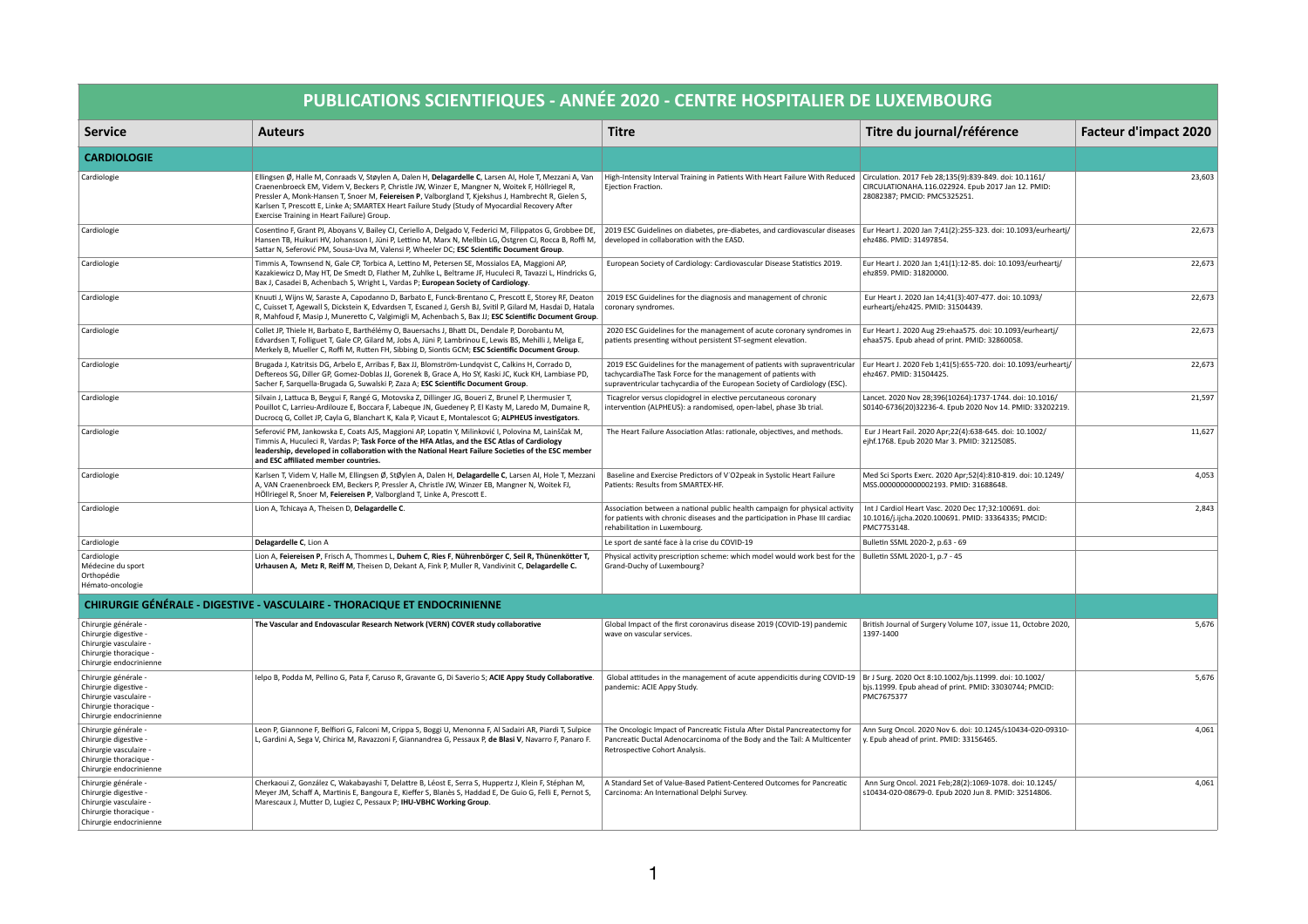| Chirurgie générale -<br>Chirurgie digestive -<br>Chirurgie vasculaire -<br>Chirurgie thoracique -<br>Chirurgie endocrinienne | Panaro F, Leon P, Perniceni T, Bianchi G, Souche FR, Fabre JM, De Blasi V, Azagra S, Marin G,<br>Giannandrea G, Gayet B, Navarro F, Fuks D.                                                                                                                                                              | Laparoscopic repeat surgery for gastro-oesophageal reflux disease: Results<br>of the analyses of a cohort study of 117 patients from a multicenter<br>experience.  | Int J Surg. 2020 Apr;76:121-127. doi: 10.1016/<br>j.ijsu.2020.03.004. Epub 2020 Mar 10. PMID: 32169573.                                                                                            | 3,357  |
|------------------------------------------------------------------------------------------------------------------------------|----------------------------------------------------------------------------------------------------------------------------------------------------------------------------------------------------------------------------------------------------------------------------------------------------------|--------------------------------------------------------------------------------------------------------------------------------------------------------------------|----------------------------------------------------------------------------------------------------------------------------------------------------------------------------------------------------|--------|
| Chirurgie générale -<br>Chirurgie digestive -<br>Chirurgie vasculaire -<br>Chirurgie thoracique -<br>Chirurgie endocrinienne | Petrucciani N, Debs T, Rosso E, Addeo P, Antolino L, Magistri P, Gugenheim J, Ben Amor I, Aurello P,<br>D'Angelo F, Nigri G, Di Benedetto F, Iannelli A, Ramacciato G.                                                                                                                                   | Left-sided portal hypertension after pancreatoduodenectomy with<br>resection of the portal/superior mesenteric vein confluence. Results of a<br>systematic review. | Surgery. 2020 Sep;168(3):434-439. doi: 10.1016/<br>j.surg.2020.04.030. Epub 2020 Jun 27. PMID: 32600882                                                                                            | 3,356  |
| Chirurgie générale -<br>Chirurgie digestive -<br>Chirurgie vasculaire -<br>Chirurgie thoracique -<br>Chirurgie endocrinienne | Baiocchi GL, Molfino S, Molteni B, Quarti L, Arcangeli G, Manenti S, Arru L, Botticini M, Gheza F.                                                                                                                                                                                                       | Fluorescence-guided lymphadenectomy in gastric cancer: a prospective<br>western series.                                                                            | Updates Surg. 2020 Sep;72(3):761-772. doi: 10.1007/<br>s13304-020-00836-0. Epub 2020 Jun 30. PMID: 32607845.                                                                                       | 2,587  |
| Chirurgie générale -<br>Chirurgie digestive -<br>Chirurgie vasculaire -<br>Chirurgie thoracique -<br>Chirurgie endocrinienne | Ramia JM, Azagra JS, De la Plaza R, Manuel A, Latorre R, Lopez-Marcano A.                                                                                                                                                                                                                                | Laparoscopic longitudinal pancreaticojejunostomy for chronic pancreatitis:<br>Systematic review of the literature.                                                 | Surgeon. 2020 Jun;18(3):137-141. doi: 10.1016/<br>j.surge.2019.07.002. Epub 2019 Aug 21. PMID: 31445938.                                                                                           | 2,311  |
| Chirurgie générale -<br>Chirurgie digestive -<br>Chirurgie vasculaire -<br>Chirurgie thoracique -<br>Chirurgie endocrinienne | Baiocchi GL, Gheza F, Molfino S, Arru L, Vaira M, Giacopuzzi S.                                                                                                                                                                                                                                          | Indocyanine green fluorescence-guided intraoperative detection of<br>peritoneal carcinomatosis: systematic review.                                                 | BMC Surg. 2020 Jul 17;20(1):158. doi: 10.1186/<br>s12893-020-00821-9. PMID: 32680492; PMCID: PMC7367360.                                                                                           | 1,912  |
| Chirurgie générale -<br>Chirurgie digestive -<br>Chirurgie vasculaire -<br>Chirurgie thoracique -<br>Chirurgie endocrinienne | Pascotto B, Poulain V, Ghistelinck B, Azagra JS.                                                                                                                                                                                                                                                         | Covid No-related Surgical Emergencies During COVID-19 Time. Case Report:<br>Broad Ligament Internal Hernia With Associated Small Bowel Necrosis.                   | Cir Esp. 2020 Jul 4:S0009-739X(20)30222-0. English, Spanish.<br>doi: 10.1016/j.ciresp.2020.06.015. Epub ahead of print. PMID:<br>32731954; PMCID: PMC7334932.                                      | 1,323  |
| Chirurgie générale -<br>Chirurgie digestive -<br>Chirurgie vasculaire -<br>Chirurgie thoracique -<br>Chirurgie endocrinienne | Makkai-Popa ST, Pascotto B, Arru L, Blasi V, Goergen M, Azagra JS.                                                                                                                                                                                                                                       | Minimally Invasive Adrenalectomy: Technical Aspects of the Laparoscopic<br>and the Robotic Approach.                                                               | Chirurgia (Bucur). 2020 Jan-Feb;115(1):80-88. doi: 10.21614/<br>chirurgia.115.1.80. PMID: 32155402.                                                                                                | 0,698  |
|                                                                                                                              |                                                                                                                                                                                                                                                                                                          |                                                                                                                                                                    |                                                                                                                                                                                                    |        |
| <b>HÉMATOLOGIE - HÉMATO-ONCOLOGIE - CANCÉROLOGIE</b>                                                                         |                                                                                                                                                                                                                                                                                                          |                                                                                                                                                                    |                                                                                                                                                                                                    |        |
| Hématologie - Hémato-Oncologie - Cancérologie                                                                                | Noman MZ, Parpal S, Van Moer K, Xiao M, Yu Y, Viklund J, De Milito A, Hasmim M, Andersson M,<br>Amaravadi RK, Martinsson J, Berchem G, Janji B.                                                                                                                                                          | Inhibition of Vps34 reprograms cold into hot inflamed tumors and<br>improves anti-PD-1/PD-L1 immunotherapy.                                                        | Sci Adv. 2020 Apr 29;6(18):eaax7881. doi: 10.1126/<br>sciadv.aax7881. PMID: 32494661; PMCID: PMC7190323.                                                                                           | 13,117 |
| Hématologie - Hémato-Oncologie - Cancérologie                                                                                | Janji B, Hasmim M, Parpal S, De Milito A, Berchem G, Noman MZ.                                                                                                                                                                                                                                           | Lighting up the fire in cold tumors to improve cancer immunotherapy by<br>blocking the activity of the autophagy-related protein PIK3C3/VPS34.                     | Autophagy. 2020 Nov;16(11):2110-2111. doi:<br>10.1080/15548627.2020.1815439. Epub 2020 Sep 5. PMID:<br>32892693; PMCID: PMC7595609.                                                                | 9,770  |
| Hématologie - Hémato-Oncologie - Cancérologie                                                                                | Onesti CE, Tagliamento M, Curigliano G, Harbeck N, Bartsch R, Wildiers H, Tjan-Heijnen V, Martin M,<br>Rottey S, Generali D, Campone M, Cristofanilli M, Pusztai L, Peeters M, Berchem G, Cortes J, Ruhstaller<br>T, Ciruelos E, Rugo HS, Jerusalem G.                                                   | Expected Medium- and Long-Term Impact of the COVID-19 Outbreak in<br>Oncology.                                                                                     | JCO Glob Oncol. 2021 Feb; 7:162-172. doi: 10.1200/<br>GO.20.00589. PMID: 33529077.                                                                                                                 | 7,360  |
| Hématologie - Hémato-Oncologie - Cancérologie                                                                                | El-Khoury V, Schritz A, Kim SY, Lesur A, Sertamo K, Bernardin F, Petritis K, Pirrotte P, Selinsky C,<br>Whiteaker JR, Zhang H, Kennedy JJ, Lin C, Lee LW, Yan P, Tran NL, Inge LJ, Chalabi K, Decker G, Bjerkvig<br>R, Paulovich AG, Berchem G, Kim YJ.                                                  | Identification of a Blood-Based Protein Biomarker Panel for Lung Cancer<br>Detection.                                                                              | Cancers (Basel). 2020 Jun 19;12(6):1629. doi: 10.3390/<br>cancers12061629. PMID: 32575471; PMCID: PMC7352295.                                                                                      | 6,126  |
| Hématologie - Hémato-Oncologie - Cancérologie                                                                                | Janji B, Hasmim M, Parpal S, Berchem G, Noman MZ.                                                                                                                                                                                                                                                        | Firing up the cold tumors by targeting Vps34.                                                                                                                      | Oncoimmunology. 2020 Aug 31;9(1):1809936. doi:<br>10.1080/2162402X.2020.1809936. PMID: 32939326; PMCID:<br>PMC7480807.                                                                             | 5,869  |
| Hématologie - Hémato-Oncologie - Cancérologie                                                                                | Boeckx B, Shahi RB, Smeets D, De Brakeleer S, Decoster L, Van Brussel T, Galdermans D, Vercauter P,<br>Decoster L, Alexander P, Berchem G, Ocak S, Vuylsteke P, Deschepper K, Lambrechts M, Cappoen N,<br>Teugels E, Lambrechts D, De Greve J.                                                           | The genomic landscape of nonsmall cell lung carcinoma in never smokers.                                                                                            | Int J Cancer. 2020 Jun 1;146(11):3207-3218. doi: 10.1002/<br>ijc.32797. Epub 2019 Dec 10. PMID: 31745979.                                                                                          | 5,145  |
| Hématologie - Hémato-Oncologie - Cancérologie                                                                                | Onesti CE, Rugo HS, Generali D, Peeters M, Zaman K, Wildiers H, Harbeck N, Martin M, Cristofanilli M,<br>Cortes J, Tjan-Heijnen V, Hurvitz SA, Berchem G, Tagliamento M, Campone M, Bartsch R, De Placido S,<br>Puglisi F, Rottey S, Müller V, Ruhstaller T, Machiels JP, Conte P, Awada A, Jerusalem G. | Oncological care organisation during COVID-19 outbreak.                                                                                                            | ESMO Open. 2020 Aug;5(4):e000853. doi: 10.1136/<br>esmoopen-2020-000853. Erratum in: ESMO Open. 2020<br>Oct;5(5):e000682corr1. PMID: 32847836; PMCID:<br>PMC7451457.                               | 4,931  |
| Hématologie - Hémato-Oncologie - Cancérologie                                                                                | Rinaldetti S, Worst TS, Rempel E, Kriegmair MC, Hartmann A, Porubsky S, Bolenz C, Erben P.                                                                                                                                                                                                               | Subtype specific expression and survival prediction of pivotal lncRNAs in<br>muscle invasive bladder cancer                                                        | Sci Rep. 2020 Nov 24;10(1):20472. doi: 10.1038/<br>s41598-020-77252-2. PMID: 33235218;                                                                                                             | 3,998  |
| Hématologie - Hémato-Oncologie - Cancérologie                                                                                | Lion A, Backes A, Duhem C, Ries F, Delagardelle C, Urhausen A, Vögele C, Theisen D, Malisoux L.                                                                                                                                                                                                          | Motivational Interviewing to Increase Physical Activity Behavior in Cancer<br>Patients: A Pilot Randomized Controlled Trials.                                      | Integr Cancer Ther. 2020 Jan-Dec;19:1534735420914973. doi:<br>10.1177/1534735420914973. Erratum in: Integr Cancer Ther.<br>2021 Jan-Dec;20:1534735421995598. PMID: 32202163;<br>PMCID: PMC7092651. | 2,379  |
| Hématologie - Hémato-Oncologie - Cancérologie                                                                                | Schumacher C, Decker G, Ries F                                                                                                                                                                                                                                                                           | Esophageal stent migration leading to distal small bowel perforation                                                                                               | Acta Gastro-Enterologica Belgica (2020) 83, 663-665                                                                                                                                                | 0,658  |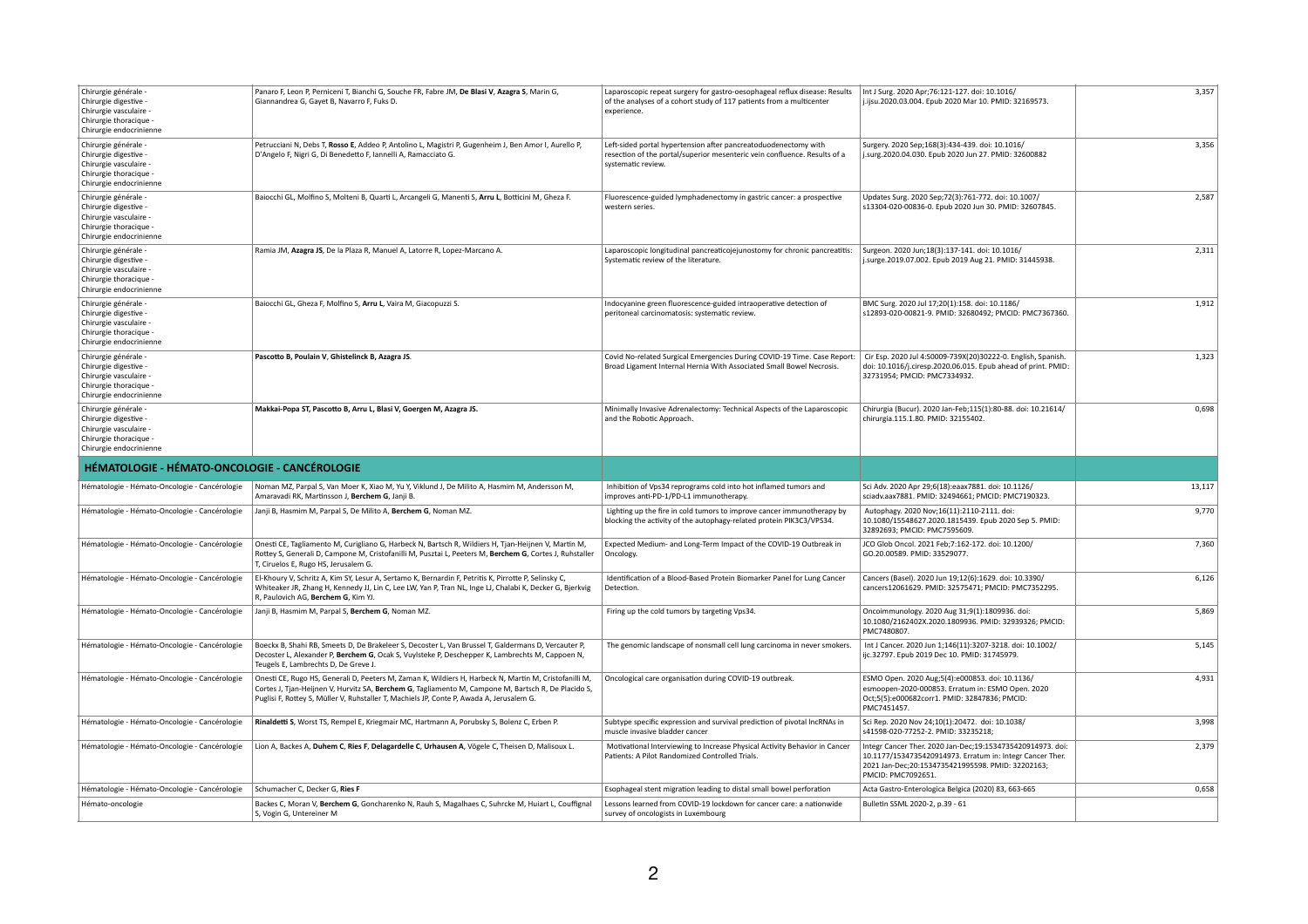| <b>IMMUNOLOGIE-ALLERGOLOGIE</b> |                                                                                                                                                                                                                                                                                                                                                                                                                                                                                                                                                                                                                                                                                                                                                                                                                                                                                                                                                                                                                                                                                                                                                                                                                                                                                                                                                                                                                                                                                                                                                                                                                                                                                                                                                                                       |                                                                                                                                                                                                 |                                                                                                                                  |        |
|---------------------------------|---------------------------------------------------------------------------------------------------------------------------------------------------------------------------------------------------------------------------------------------------------------------------------------------------------------------------------------------------------------------------------------------------------------------------------------------------------------------------------------------------------------------------------------------------------------------------------------------------------------------------------------------------------------------------------------------------------------------------------------------------------------------------------------------------------------------------------------------------------------------------------------------------------------------------------------------------------------------------------------------------------------------------------------------------------------------------------------------------------------------------------------------------------------------------------------------------------------------------------------------------------------------------------------------------------------------------------------------------------------------------------------------------------------------------------------------------------------------------------------------------------------------------------------------------------------------------------------------------------------------------------------------------------------------------------------------------------------------------------------------------------------------------------------|-------------------------------------------------------------------------------------------------------------------------------------------------------------------------------------------------|----------------------------------------------------------------------------------------------------------------------------------|--------|
| Immunologie-Allergologie        | Thouvenot B, Roitel O, Tomasina J, Hilselberger B, Richard C, Jacquenet S, Codreanu-Morel F, Morisset<br>M, Kanny G, Beaudouin E, Delebarre-Sauvage C, Olivry T, Favrot C, Bihain BE.                                                                                                                                                                                                                                                                                                                                                                                                                                                                                                                                                                                                                                                                                                                                                                                                                                                                                                                                                                                                                                                                                                                                                                                                                                                                                                                                                                                                                                                                                                                                                                                                 | Transcriptional frameshifts contribute to protein allergenicity.                                                                                                                                | J Clin Invest. 2020 Oct 1;130(10):5477-5492. doi: 10.1172/<br>JCI126275. PMID: 32634131; PMCID: PMC7524509.                      | 11,864 |
| Immunologie-Allergologie        | Riggioni C, Comberiati P, Giovannini M, Agache I, Akdis M, Alves-Correia M, Antó JM, Arcolaci A, Azkur<br>AK, Azkur D, Beken B, Boccabella C, Bousquet J, Breiteneder H, Carvalho D, De Las Vecillas L, Diamant Z,<br>Eguiluz-Gracia I, Eiwegger T, Eyerich S, Fokkens W, Gao YD, Hannachi F, Johnston SL, Jutel M, Karavelia<br>A, Klimek L, Moya B, Nadeau KC, O'Hehir R, O'Mahony L, Pfaar O, Sanak M, Schwarze J, Sokolowska M,<br>Torres MJ, van de Veen W, van Zelm MC, Wang Y, Zhang L, Jiménez-Saiz R, Akdis CA.                                                                                                                                                                                                                                                                                                                                                                                                                                                                                                                                                                                                                                                                                                                                                                                                                                                                                                                                                                                                                                                                                                                                                                                                                                                              | A compendium answering 150 questions on COVID-19 and SARS-CoV-2.                                                                                                                                | Allergy. 2020 Oct; 75(10): 2503-2541. doi: 10.1111/all.14449.<br>Epub 2020 Jul 20. PMID: 32535955; PMCID: PMC7323196.            | 8,706  |
| Immunologie-Allergologie        | Leonard C, Montamat G, Davril C, Domingues O, Hunewald O, Revets D, Guerin C, Blank S, Heckendorn<br>J, Jardon G, Hentges F, Ollert M.                                                                                                                                                                                                                                                                                                                                                                                                                                                                                                                                                                                                                                                                                                                                                                                                                                                                                                                                                                                                                                                                                                                                                                                                                                                                                                                                                                                                                                                                                                                                                                                                                                                | Comprehensive mapping of immune tolerance yields a regulatory TNF<br>receptor 2 signature in a murine model of successful Fel d 1-specific<br>immunotherapy using high-dose CpG adjuvant.       | Allergy. 2020 Dec 20. doi: 10.1111/all.14716. Epub ahead of<br>print. PMID: 33345329.                                            | 8,706  |
| Immunologie-Allergologie        | De Magalhães CR, Schrama D, Fonseca F, Kuehn A, Morisset M, Ferreira SR, Gonçalves A, Rodrigues<br>PM.                                                                                                                                                                                                                                                                                                                                                                                                                                                                                                                                                                                                                                                                                                                                                                                                                                                                                                                                                                                                                                                                                                                                                                                                                                                                                                                                                                                                                                                                                                                                                                                                                                                                                | Effect of EDTA enriched diets on farmed fish allergenicity and muscle<br>quality; a proteomics approach.                                                                                        | Food Chem. 2020 Feb 1;305:125508. doi: 10.1016/<br>j.foodchem.2019.125508. Epub 2019 Sep 11. PMID: 31622806.                     | 6,306  |
| Immunologie-Allergologie        | Klueber J, Costa J, Randow S, Codreanu-Morel F, Verhoeckx K, Bindslev-Jensen C, Ollert M, Hoffmann-<br>Sommergruber K, Morisset M, Holzhauser T, Kuehn A.                                                                                                                                                                                                                                                                                                                                                                                                                                                                                                                                                                                                                                                                                                                                                                                                                                                                                                                                                                                                                                                                                                                                                                                                                                                                                                                                                                                                                                                                                                                                                                                                                             | Homologous tropomyosins from vertebrate and invertebrate: Recombinant<br>calibrator proteins in functional biological assays for tropomyosin<br>allergenicity assessment of novel animal foods. | Clin Exp Allergy. 2020 Jan;50(1):105-116. doi: 10.1111/<br>cea.13503. Epub 2019 Oct 11. PMID: 31541579; PMCID:<br>PMC6973240.    | 4,217  |
| Immuno-Allergologie             | S. Luyasu, E. Beaudouin, G. Kanny                                                                                                                                                                                                                                                                                                                                                                                                                                                                                                                                                                                                                                                                                                                                                                                                                                                                                                                                                                                                                                                                                                                                                                                                                                                                                                                                                                                                                                                                                                                                                                                                                                                                                                                                                     | Réactions d'hypersensibilité médicamenteuse                                                                                                                                                     | EMC - Traité de Médecine Akos 2020; 0(0)1-5 (Article 2-0050)                                                                     |        |
| Immunologie-Allergologie        | a, b, c: Positionspapier des Ärzteverbands Deutscher Allergologen (AeDA)A, der Deutschen Gesellschaft<br>für Allergologie und klinische Immunologie (DGAKI)B, der Gesellschaft für Pädiatrische Allergologie und<br>Umweltmedizin (GPA)C, der Österreichischen Gesellschaft für Allergologie und Immunologie (ÖGAI)D,<br>der Luxemburgischen Gesellschaft für Allergologie und Immunologie (LGAI)E, der Österreichischen<br>Gesellschaft für Pneumologie (ÖGP)F in Kooperation mit der deutschen, österreichischen, und<br>schweizerischen ARIA-GruppeG und der Europäischen Akademie für Allergologie und Klinische<br>Immunologie (EAACI)H.<br>Klimek L, Pfaar O, Worm M, Eiwegger T, Hagemann J, Ollert M, Untersmayr E, Hoffmann-<br>Sommergruber K, Vultaggio A, Agache I, Bavbek S, Bossios A, Casper I, Chan S, Chatzipetrou A,<br>Vogelberg C, Firinu D, Kauppi P, Kolios A, Kothari A, Matucci A, Palomares O, Szépfalusi Z, Pohl W,<br>Hötzenecker W, Rosenkranz A, Bergmann KC, Bieber T, Buhl R, Buters J, Darsow U, Keil T, Kleine-Tebbe J,<br>Lau S, Maurer M, Merk H, Mösges R, Saloga J, Staubach P, Jappe U, Rabe C, Rabe U, Vogelmeier C,<br>Biedermann T, Jung K, Schlenter W, Ring J, Chaker A, Wehrmann W, Becker S, Freudelsperger L,<br>Mülleneisen N, Nemat K, Czech W, Wrede H, Brehler R, Fuchs T, Tomazic PV, Aberer W, Fink Wagner A,<br>Horak F, Wöhrl S, Niederberger-Leppin V, Pali-Schöll I, Roller-Wirnsberger R, Spranger O, Valenta R,<br>Akdis M, Matricardi PM, Spertini F, Khaltaev N, Michel JP, Nicod L, Schmid-Grendelmeier P, Idzko M,<br>Hamelmann E, Jakob T, Werfel T, Wagenmann M, Taube C, Jensen-Jarolim E, Korn S, Hentges F,<br>Schwarze J, O Mahony L, Knol E, Del Giacco S, Chivato T, Bousquet J, Zuberbier T, Akdis C, Jutel M. | Anwendung von Biologika bei allergischen und Typ-2-entzündlichen<br>Erkrankungen in der aktuellen Covid-19-Pandemie                                                                             | Allergo J. 2020;29(4):14-27. German. doi: 10.1007/<br>s15007-020-2553-y. Epub 2020 Jun 24. PMID: 32546898;<br>PMCID: PMC7289636. |        |
| Immunologie-Allergologie        | Klimek L, Pfaar O, Worm M, Eiwegger T, Hagemann J, Ollert M, Untersmayr E, Hoffmann-<br>Sommergruber K, Vultaggio A, Agache I, Bavbek S, Bossios A, Casper I, Chan S, Chatzipetrou A,<br>Vogelberg C, Firinu D, Kauppi P, Kolios A, Kothari A, Matucci A, Palomares O, Szépfalusi Z, Pohl W,<br>Hötzenecker W, Rosenkranz AR, Bergmann KC, Bieber T, Buhl R, Buters J, Darsow U, Keil T, Kleine-Tebbe<br>J, Lau S, Maurer M, Merk H, Mösges R, Saloga J, Staubach P, Jappe U, Rabe KF, Rabe U, Vogelmeier C,<br>Biedermann T, Jung K, Schlenter W, Ring J, Chaker A, Wehrmann W, Becker S, Freudelsperger L,<br>Mülleneisen N, Nemat K, Czech W, Wrede H, Brehler R, Fuchs T, Tomazic PV, Aberer W, Fink-Wagner AH,<br>Horak F, Wöhrl S, Niederberger-Leppin V, Pali-Schöll I, Pohl W, Roller-Wirnsberger R, Spranger O,<br>Valenta R, Akdis M, Matricardi PM, Spertini F, Khaltaev N, Michel JP, Nicod L, Schmid-Grendelmeier P,<br>Idzko M, Hamelmann E, Jakob T, Werfel T, Wagenmann M, Taube C, Jensen-Jarolim E, Korn S, Hentges<br>F, Schwarze J, O Mahony L, Knol EF, Del Giacco S, Chivato Pérez T, Bousquet J, Bedbrook A, Zuberbier T,<br>Akdis C, Jutel M.<br>Position paper of Ärzteverband Deutscher Allergologen (AeDA)A, Deutsche Gesellschaft für<br>Allergologie und Klinische Immunologie (DGAKI)B, Gesellschaft für Pädiatrische Allergologie und<br>Umweltmedizin (GPA)C, Österreichische Gesellschaft für Allergologie und Immunologie (ÖGAI)D,<br>Luxemburgische Gesellschaft für Allergologie und Immunologie (LGAI)E, Österreichische Gesellschaft<br>für Pneumologie (ÖGP)F in co-operation with the German, Austrian, and Swiss ARIA groupsG, and the<br>European Academy of Allergy and Clinical Immunology (EAACI)H.                                      | Use of biologicals in allergic and type-2 inflammatory diseases during the<br>current COVID-19 pandemic                                                                                         | Allergol Select. 2020 Sep 7;4:53-68. doi: 10.5414/ALX02166E.<br>PMID: 32915172; PMCID: PMC7480069.                               |        |
| <b>MALADIES INFECTIEUSES</b>    |                                                                                                                                                                                                                                                                                                                                                                                                                                                                                                                                                                                                                                                                                                                                                                                                                                                                                                                                                                                                                                                                                                                                                                                                                                                                                                                                                                                                                                                                                                                                                                                                                                                                                                                                                                                       |                                                                                                                                                                                                 |                                                                                                                                  |        |
| <b>Maladies Infectieuses</b>    | Des Jarlais DC, Sypsa V, Feelemyer J, Abagiu AO, Arendt V, Broz D, Chemtob D, Seguin-Devaux C, Duwve   HIV outbreaks among people who inject drugs in Europe, North America,<br>JM, Fitzgerald M, Goldberg DJ, Hatzakis A, Jipa RE, Katchman E, Keenan E, Khan I, Konrad S, McAuley A, and Israel.<br>Skinner S, Wiessing L.                                                                                                                                                                                                                                                                                                                                                                                                                                                                                                                                                                                                                                                                                                                                                                                                                                                                                                                                                                                                                                                                                                                                                                                                                                                                                                                                                                                                                                                          |                                                                                                                                                                                                 | Lancet HIV. 2020 Jun;7(6):e434-e442. doi: 10.1016/<br>S2352-3018(20)30082-5. PMID: 32504576.                                     | 14,813 |
| <b>Maladies Infectieuses</b>    | Greenberg L, Ryom L, Neesgaard B, Wandeler G, Staub T, Gisinger M, Skoll M, Günthard HF, Scherrer A,<br>Mussini C, Smith C, Johnson M, De Wit S, Necsoi C, Pradier C, Wit F, Lehmann C, d'Arminio Monforte A<br>Miró JM, Castagna A, Spagnuolo V, Sönnerborg A, Law M, Hutchinson J, Chkhartishvili N, Bolokadze N,<br>Wasmuth JC, Stephan C, Vannappagari V, Rogatto F, Llibre JM, Duvivier C, Hoy J, Bloch M, Bucher HC,<br>Calmy A, Volny Anne A, Pelchen-Matthews A, Lundgren JD, Peters L, Bansi-Matharu L, Mocroft A;<br>RESPOND study group.                                                                                                                                                                                                                                                                                                                                                                                                                                                                                                                                                                                                                                                                                                                                                                                                                                                                                                                                                                                                                                                                                                                                                                                                                                   | Clinical outcomes of two-drug regimens vs. three-drug regimens in<br>antiretroviral treatment-experienced people living with HIV.                                                               | Clin Infect Dis. 2020 Dec 23:ciaa1878. doi: 10.1093/cid/<br>ciaa1878. Epub ahead of print. PMID: 33354721.                       | 8,313  |
| <b>Maladies Infectieuses</b>    | Mocroft A, Ryom L, Oprea C, Li Q, Rauch A, Boesecke C, Uzdaviniene V, Sedlacek D, Llibre JM, Lacombe<br>K, Nielsen LN, Florence E, Aho I, Chkhartishvili N, Szlavik J, Dragovic G, Leen C, Sambatakou H, Staub T,<br>Laguno M, Elinav H, Tomažič J, Peters L; EuroSIDA study group.                                                                                                                                                                                                                                                                                                                                                                                                                                                                                                                                                                                                                                                                                                                                                                                                                                                                                                                                                                                                                                                                                                                                                                                                                                                                                                                                                                                                                                                                                                   | Influence of hepatitis C virus co-infection and hepatitis C virus treatment<br>on risk of chronic kidney disease in HIV-positive persons.                                                       | AIDS. 2020 Aug 1;34(10):1485-1495. doi: 10.1097/<br>QAD.0000000000002570. PMID: 32675562.                                        | 4,534  |
| Maladies Infectieuses           | Fagherazzi G, Fischer A, Betsou F, Vaillant M, Ernens I, Masi S, Mossong J, Staub T, Brault D, Bahlawane<br>C, Rashid MA, Ollert M, Gantenbein M, Huiart L.                                                                                                                                                                                                                                                                                                                                                                                                                                                                                                                                                                                                                                                                                                                                                                                                                                                                                                                                                                                                                                                                                                                                                                                                                                                                                                                                                                                                                                                                                                                                                                                                                           | Protocol for a prospective, longitudinal cohort of people with COVID-19 and<br>their household members to study factors associated with disease severity:<br>the Predi-COVID study.             | BMJ Open. 2020 Nov 23;10(11):e041834. doi: 10.1136/<br>bmjopen-2020-041834. PMID: 33234656; PMCID:<br>PMC7684799.                | 2,496  |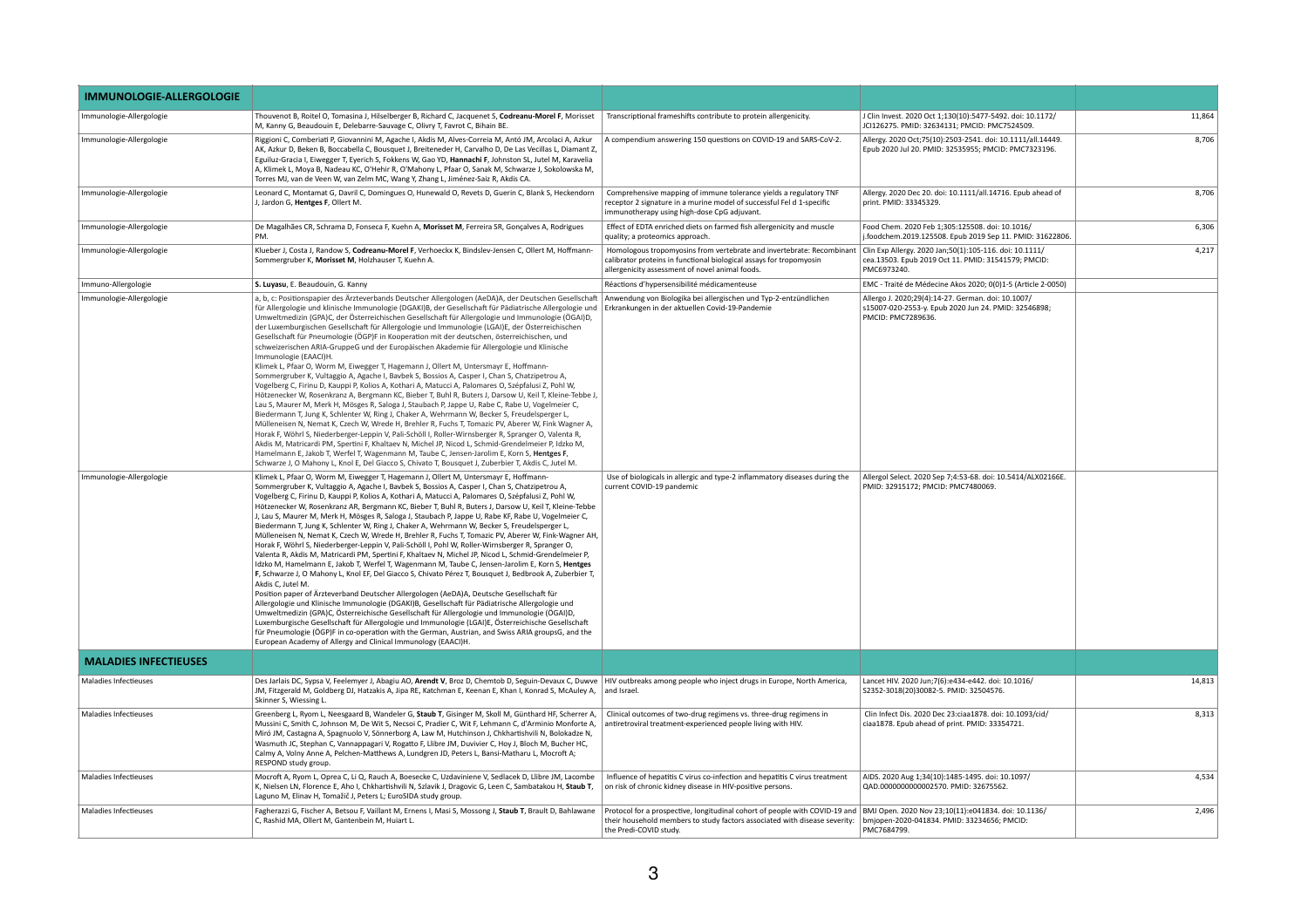| <b>MÉDECINE DU SPORT</b> |                                                                                                                                                                                                                                                                                                                                                                                                                                                                                                                                                                                                                                                                                                                                                                                                                                                                                                                                                                                                                                                                                                                   |                                                                                                                                                                             |                                                                                                                                        |        |
|--------------------------|-------------------------------------------------------------------------------------------------------------------------------------------------------------------------------------------------------------------------------------------------------------------------------------------------------------------------------------------------------------------------------------------------------------------------------------------------------------------------------------------------------------------------------------------------------------------------------------------------------------------------------------------------------------------------------------------------------------------------------------------------------------------------------------------------------------------------------------------------------------------------------------------------------------------------------------------------------------------------------------------------------------------------------------------------------------------------------------------------------------------|-----------------------------------------------------------------------------------------------------------------------------------------------------------------------------|----------------------------------------------------------------------------------------------------------------------------------------|--------|
| Médecine du Sport        | Malisoux L, Delattre N, Urhausen A, Theisen D.                                                                                                                                                                                                                                                                                                                                                                                                                                                                                                                                                                                                                                                                                                                                                                                                                                                                                                                                                                                                                                                                    | Shoe Cushioning Influences the Running Injury Risk According to Body<br>Mass: A Randomized Controlled Trial Involving 848 Recreational Runners.                             | Am J Sports Med. 2020 Feb; 48(2): 473-480. doi:<br>10.1177/0363546519892578. Epub 2019 Dec 26. PMID:<br>31877062.                      | 5,810  |
| Médecine du Sport        | Malisoux L, Delattre N, Meyer C, Gette P, Urhausen A, Theisen D.                                                                                                                                                                                                                                                                                                                                                                                                                                                                                                                                                                                                                                                                                                                                                                                                                                                                                                                                                                                                                                                  | Effect of shoe cushioning on landing impact forces and spatiotemporal<br>parameters during running: results from a randomized trial including 800+<br>recreational runners. | Eur J Sport Sci. 2020 Sep 12:1-9. doi:<br>10.1080/17461391.2020.1809713. Epub ahead of print. PMID:<br>32781913.                       | 2,781  |
| Médecine du Sport        | Nieß AM, Bloch W, Friedmann-Bette B, Grim C, Halle M, Hirschmüller A, Kopp C, Meyer T, Niebauer J<br>Reinsberger C, Röcker K, Scharhag J, Scherr J, Schneider C, Steinacker JM, Urhausen A, Wolfarth B,<br>Mayer F.                                                                                                                                                                                                                                                                                                                                                                                                                                                                                                                                                                                                                                                                                                                                                                                                                                                                                               | Position Stand: Return to Sport in the Current Coronavirus Pandemic (SARS-<br>CoV-2 / COVID-19).                                                                            | Dtsch Z Sportmed. 2020, 71: E1-E4                                                                                                      |        |
| <b>NEUROCHIRURGIE</b>    |                                                                                                                                                                                                                                                                                                                                                                                                                                                                                                                                                                                                                                                                                                                                                                                                                                                                                                                                                                                                                                                                                                                   |                                                                                                                                                                             |                                                                                                                                        |        |
| Neurochirurgie           | Golebiewska A, Hau AC, Oudin A, Stieber D, Yabo YA, Baus V, Barthelemy V, Klein E, Bougnaud S,<br>Keunen O, Wantz M, Michelucci A, Neirinckx V, Muller A, Kaoma T, Nazarov PV, Azuaje F, De Falco A,<br>Flies B, Richart L, Poovathingal S, Arns T, Grzyb K, Mock A, Herold-Mende C, Steino A, Brown D, May P,<br>Miletic H, Malta TM, Noushmehr H, Kwon YJ, Jahn W, Klink B, Tanner G, Stead LF, Mittelbronn M, Skupin<br>A, Hertel F, Bjerkvig R, Niclou SP.                                                                                                                                                                                                                                                                                                                                                                                                                                                                                                                                                                                                                                                    | Patient-derived organoids and orthotopic xenografts of primary and<br>recurrent gliomas represent relevant patient avatars for precision oncology.                          | Acta Neuropathol. 2020 Dec;140(6):919-949. doi: 10.1007/<br>s00401-020-02226-7. Epub 2020 Oct 3. PMID: 33009951;<br>PMCID: PMC7666297. | 14,251 |
| Neurochirurgie           | Garcia Santa Cruz, B., Husch, A., & Hertel, F                                                                                                                                                                                                                                                                                                                                                                                                                                                                                                                                                                                                                                                                                                                                                                                                                                                                                                                                                                                                                                                                     | Automatic Detection of Nigrosome Degeneration in Susceptibility-Weighted<br>MRI for Computer-Aided Diagnosis of Parkinson's Disease Using Machine<br>Learning.              | Movement Disorders: Volume 35, Number S1, September<br>  2020.                                                                         | 10,338 |
| Neurochirurgie           | Baniasadi M, Proverbio D, Gonçalves J, Hertel F, Husch A.                                                                                                                                                                                                                                                                                                                                                                                                                                                                                                                                                                                                                                                                                                                                                                                                                                                                                                                                                                                                                                                         | FastField: An open-source toolbox for efficient approximation of deep<br>brain stimulation electric fields.                                                                 | Neuroimage. 2020 Dec; 223:117330. doi: 10.1016/<br>j.neuroimage.2020.117330. Epub 2020 Sep 2. PMID:<br>32890746.                       | 5,902  |
| Neurochirurgie           | Bremm RP, Koch KP, Krüger R, Gonçalves J, Hertel F                                                                                                                                                                                                                                                                                                                                                                                                                                                                                                                                                                                                                                                                                                                                                                                                                                                                                                                                                                                                                                                                | Analysis and visualisation of tremor dynamics in deep brain stimulation                                                                                                     | Current Directions in Biomedical Engineering, Vol. 6, No. 3,<br>Nov. 2020                                                              | 0,550  |
| Neurochirurgie           | Bremm RP, Koch KP, Krüger R, Hertel F, Gonçalves J.                                                                                                                                                                                                                                                                                                                                                                                                                                                                                                                                                                                                                                                                                                                                                                                                                                                                                                                                                                                                                                                               | A rule-based expert system for real-time feedback-control in deep brain<br>stimulation                                                                                      | Current Directions in Biomedical Engineering, Vol. 6, No. 3,<br>Nov. 2020                                                              | 0,550  |
| Neurochirurgie           | Fernandes Arroteia I, Husch A, Baniasadi M, Hertel F.                                                                                                                                                                                                                                                                                                                                                                                                                                                                                                                                                                                                                                                                                                                                                                                                                                                                                                                                                                                                                                                             | Impressive weight gain after deep brain stimulation of nucleus accumbens<br>in treatment-resistant bulimic anorexia nervosa.                                                | BMJ Case Rep. 2020 Nov 30;13(11):e239316. doi: 10.1136/<br>bcr-2020-239316. PMID: 33257397; PMCID: PMC7705521.                         | 0,440  |
| Neurochirurgie           | Garcia Santa Cruz, B., Sölter, J., Bossa, M. N., & Husch, A.                                                                                                                                                                                                                                                                                                                                                                                                                                                                                                                                                                                                                                                                                                                                                                                                                                                                                                                                                                                                                                                      | On the Composition and Limitations of Publicly Available COVID-19 X-Ray<br>Imaging Datasets.                                                                                | arXiv.2008,11572,v1                                                                                                                    |        |
| <b>NEUROLOGIE</b>        |                                                                                                                                                                                                                                                                                                                                                                                                                                                                                                                                                                                                                                                                                                                                                                                                                                                                                                                                                                                                                                                                                                                   |                                                                                                                                                                             |                                                                                                                                        |        |
| Neurologie               | Boussaad I, Obermaier CD, Hanss Z, Bobbili DR, Bolognin S, Glaab E, Wołyńska K, Weisschuh N, De Conti<br>L, May C, Giesert F, Grossmann D, Lambert A, Kirchen S, Biryukov M, Burbulla LF, Massart F, Bohler J,<br>Cruciani G, Schmid B, Kurz-Drexler A, May P, Duga S, Klein C, Schwamborn JC, Marcus K, Woitalla D,<br>Vogt Weisenhorn DM, Wurst W, Baralle M, Krainc D, Gasser T, Wissinger B, Krüger R.                                                                                                                                                                                                                                                                                                                                                                                                                                                                                                                                                                                                                                                                                                        | A patient-based model of RNA mis-splicing uncovers treatment targets in<br>Parkinson's disease.                                                                             | Sci Transl Med. 2020 Sep 9;12(560):eaau3960. doi: 10.1126/<br>scitranslmed.aau3960. PMID: 32908004.                                    | 16,304 |
| Neurologie               | Louapre C, Collongues N, Stankoff B, Giannesini C, Papeix C, Bensa C, Deschamps R, Créange A, Wahab<br>A, Pelletier J, Heinzlef O, Labauge P, Guilloton L, Ahle G, Goudot M, Bigaut K, Laplaud DA, Vukusic S,<br>Lubetzki C, De Sèze J; Covisep investigators, Derouiche F, Tourbah A, Mathey G, Théaudin M, Sellal F,<br>Dugay MH, Zéphir H, Vermersch P, Durand-Dubief F, Françoise R, Androdias-Condemine G, Pique J,<br>Codjia P, Tilikete C, Marcaud V, Lebrun-Frenay C, Cohen M, Ungureanu A, Maillart E, Beigneux Y, Roux T,<br>Corvol JC, Bordet A, Mathieu Y, Le Breton F, Boulos DD, Gout O, Guéguen A, Moulignier A, Boudot M,<br>Chardain A, Coulette S, Manchon E, Ayache SS, Moreau T, Garcia PY, Kumaran D, Castelnovo G,<br>Thouvenot E, Taithe F, Poupart J, Kwiatkowski A, Defer G, Derache N, Branger P, Biotti D, Ciron J, Clerc C,<br>Vaillant M, Magy L, Montcuquet A, Kerschen P, Coustans M, Guennoc AM, Brochet B, Ouallet JC, Ruet<br>A, Dulau C, Wiertlewski S, Berger E, Buch D, Bourre B, Pallix-Guiot M, Maurousset A, Audoin B, Rico A,<br>Maarouf A, Edan G, Papassin J, Videt D. | Clinical Characteristics and Outcomes in Patients With Coronavirus Disease<br>2019 and Multiple Sclerosis.                                                                  | JAMA Neurol. 2020 Sep 1;77(9):1079-1088. doi: 10.1001/<br>jamaneurol.2020.2581. PMID: 32589189; PMCID:<br>PMC7320356.                  | 13,608 |
| Neurologie               | Diederich NJ, Uchihara T, Grillner S, Goetz CG.                                                                                                                                                                                                                                                                                                                                                                                                                                                                                                                                                                                                                                                                                                                                                                                                                                                                                                                                                                                                                                                                   | The Evolution-Driven Signature of Parkinson's Disease.                                                                                                                      | Trends Neurosci. 2020 Jul;43(7):475-492. doi: 10.1016/<br>j.tins.2020.05.001. Epub 2020 Jun 1. PMID: 32499047.                         | 12,891 |
| Neurologie               | Fehlmann T, Lehallier B, Schaum N, Hahn O, Kahraman M, Li Y, Grammes N, Geffers L, Backes C, Balling<br>R, Kern F, Krüger R, Lammert F, Ludwig N, Meder B, Fromm B, Maetzler W, Berg D, Brockmann K,<br>Deuschle C, von Thaler AK, Eschweiler GW, Milman S, Barziliai N, Reichert M, Wyss-Coray T, Meese E,<br>Keller A.                                                                                                                                                                                                                                                                                                                                                                                                                                                                                                                                                                                                                                                                                                                                                                                          | Common diseases alter the physiological age-related blood microRNA<br>profile.                                                                                              | Nat Commun. 2020 Nov 24;11(1):5958. doi: 10.1038/<br>S41467-020-19665-1. PMID: 33235214; PMCID: PMC7686493.                            | 12,121 |
| Neurologie               | Greuel A, Trezzi JP, Glaab E, Ruppert MC, Maier F, Jäger C, Hodak Z, Lohmann K, Ma Y, Eidelberg D,<br>Timmermann L, Hiller K, Tittgemeyer M, Drzezga A, Diederich N, Eggers C.                                                                                                                                                                                                                                                                                                                                                                                                                                                                                                                                                                                                                                                                                                                                                                                                                                                                                                                                    | GBA Variants in Parkinson's Disease: Clinical, Metabolomic, and<br>Multimodal Neuroimaging Phenotypes.                                                                      | Mov Disord. 2020 Dec;35(12):2201-2210. doi: 10.1002/<br>mds.28225. Epub 2020 Aug 27. PMID: 32853481.                                   | 10,338 |
| Neurologie               | Baldini F, Hertel J, Sandt E, Thinnes CC, Neuberger-Castillo L, Pavelka L, Betsou F, Krüger R, Thiele I;<br>NCER-PD Consortium.                                                                                                                                                                                                                                                                                                                                                                                                                                                                                                                                                                                                                                                                                                                                                                                                                                                                                                                                                                                   | Parkinson's disease-associated alterations of the gut microbiome predict<br>disease-relevant changes in metabolic functions.                                                | BMC Biol. 2020 Jun 9;18(1):62. doi: 10.1186/<br>s12915-020-00775-7. PMID: 32517799; PMCID: PMC7285525.                                 | 6,765  |
| Neurologie               | Palmini A, Akamatsu N, Bast T, Bauer S, Baumgartner C, Benbadis S, Bermeo-Ovalle A, Beyenburg S,<br>Bleasel A, Bozorgi A, Brázdil M, Carreño M, Delanty N, Devereaux M, Duncan JS, Fernandez-Baca Vaca<br>G, García Losarcos N, Ghanma L, Gil-Nagel A, Hamer H, Holthausen H, Omidi SJ, Kahane P,<br>Kalamangalam G, Kanner A, Knake S, Kovac S, Kraemer G, Kurlemann G, Lacuey N, Landazuri P, Hui Lim<br>S, LoRusso G, Luders H, Mani J, Matsumoto R, Miller J, Noachtar S, O'Dwyer R, Park J, Reif PS, Rémi J,<br>Rosenow F, Sakamoto A, Schubert-Bast S, Schuele S, Shahid A, Steinhoff JB, Strzelczyk A, Szabó CÁ,<br>Tandon N, Terada K, Toledo M, van Emde Boas W, Walker M, Widdess-Walsh P.                                                                                                                                                                                                                                                                                                                                                                                                              | From theory to practice: Critical points in the 2017 ILAE classification of<br>epileptic seizures and epilepsies.                                                           | Epilepsia. 2020 Feb;61(2):350-353. doi: 10.1111/epi.16426.<br>PMID: 32073153.                                                          | 6,040  |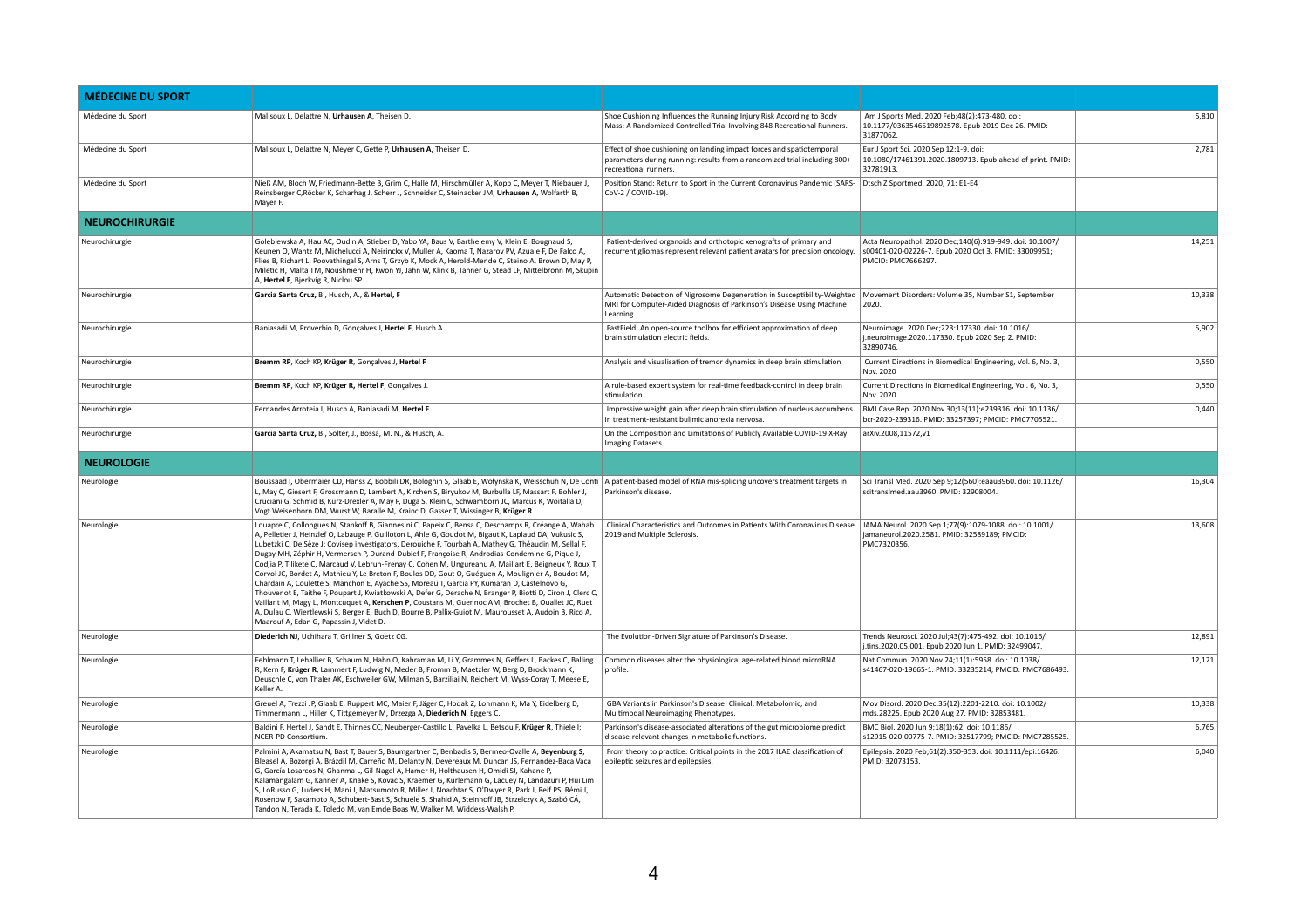| Neurologie | Maillart E, Durand-Dubief F, Louapre C, Audoin B, Bourre B, Derache N, Ciron J, Collongues N, de Sèze J<br>Cohen M, Lebrun-Frenay C, Hadhoum N, Zéphir H, Deschamps R, Carra-Dallière C, Labauge P, Kerschen<br>P, Montcuquet A, Wiertlewski S, Laplaud D, Runavot G, Vukusic S, Papeix C, Marignier R; OFSEP, SFSEP,<br>and NOMADMUS study groups.                                                                                                                                                                                                                                                                                                                                                                                              | Outcome and risk of recurrence in a large cohort of idiopathic<br>longitudinally extensive transverse myelitis without AQP4/MOG antibodies.                                                           | J Neuroinflammation. 2020 Apr 23;17(1):128. doi: 10.1186/<br>s12974-020-01773-w. PMID: 32326965; PMCID: PMC7178729.                                              | 5,793 |
|------------|--------------------------------------------------------------------------------------------------------------------------------------------------------------------------------------------------------------------------------------------------------------------------------------------------------------------------------------------------------------------------------------------------------------------------------------------------------------------------------------------------------------------------------------------------------------------------------------------------------------------------------------------------------------------------------------------------------------------------------------------------|-------------------------------------------------------------------------------------------------------------------------------------------------------------------------------------------------------|------------------------------------------------------------------------------------------------------------------------------------------------------------------|-------|
| Neurologie | Ciron J, Cobo-Calvo A, Audoin B, Bourre B, Brassat D, Cohen M, Collongues N, Deschamps R, Durand-<br>Dubief F, Laplaud D, Maillart E, Papeix C, Zephir H, Bereau M, Brochet B, Carra-Dallière C, Derache N,<br>Gagou-Scherer C, Henry C, Kerschen P, Mathey G, Maubeuge N, Maurousset A, Montcuquet A, Moreau<br>T, Prat C, Taithe F, Thouvenot E, Tourbah A, Rollot F, Vukusic S, Marignier R.                                                                                                                                                                                                                                                                                                                                                  | Frequency and characteristics of short versus longitudinally extensive<br>myelitis in adults with MOG antibodies: A retrospective multicentric study.                                                 | Mult Scler. 2020 Jul;26(8):936-944. doi:<br>10.1177/1352458519849511. Epub 2019 May 31. PMID:<br>31148523.                                                       | 5,412 |
| Neurologie | Diederich NJ, Sauvageot N, Pieri V, Hipp G, Vaillant M.                                                                                                                                                                                                                                                                                                                                                                                                                                                                                                                                                                                                                                                                                          | The Clinical Non-Motor Connectome in Early Parkinson's Disease.                                                                                                                                       | J Parkinsons Dis. 2020;10(4):1797-1806. doi: 10.3233/<br>JPD-202102. PMID: 32925095; PMCID: PMC7683075.                                                          | 5,178 |
| Neurologie | Berenguer-Escuder C, Grossmann D, Antony P, Arena G, Wasner K, Massart F, Jarazo J, Walter J,<br>Schwamborn JC, Grünewald A, Krüger R.                                                                                                                                                                                                                                                                                                                                                                                                                                                                                                                                                                                                           | Impaired mitochondrial-endoplasmic reticulum interaction and mitophagy<br>in Miro1-mutant neurons in Parkinson's disease.                                                                             | Hum Mol Genet. 2020 May 28;29(8):1353-1364. doi: 10.1093/<br>hmg/ddaa066. PMID: 32280985; PMCID: PMC7254851.                                                     | 5,100 |
| Neurologie | Bobbili DR, Banda P, Krüger R, May P.                                                                                                                                                                                                                                                                                                                                                                                                                                                                                                                                                                                                                                                                                                            | Excess of singleton loss-of-function variants in Parkinson's disease<br>contributes to genetic risk.                                                                                                  | J Med Genet. 2020 Sep;57(9):617-623. doi: 10.1136/<br>jmedgenet-2019-106316. Epub 2020 Feb 13. PMID: 32054687;<br>PMCID: PMC7476273.                             | 4,943 |
| Neurologie | Barbuti PA, Santos BFR, Dording CM, Cruciani G, Massart F, Hummel A, Krüger R.                                                                                                                                                                                                                                                                                                                                                                                                                                                                                                                                                                                                                                                                   | Generation of two iPS cell lines (HIHDNDi001-A and HIHDNDi001-B) from a<br>Parkinson's disease patient carrying the heterozygous p.A30P mutation in<br>SNCA.                                          | Stem Cell Res. 2020 Oct;48:101951. doi: 10.1016/<br>j.scr.2020.101951. Epub 2020 Aug 8. PMID: 32798915.                                                          | 4,489 |
| Neurologie | Barbuti P, Antony P, Santos B, Massart F, Cruciani G, Dording C, Arias J, Schwamborn J, Krüger R.                                                                                                                                                                                                                                                                                                                                                                                                                                                                                                                                                                                                                                                | Using High-Content Screening to Generate Single-Cell Gene-Corrected<br>Patient-Derived iPS Clones Reveals Excess Alpha-Synuclein with Familial<br>Parkinson's Disease Point Mutation A30P.            | Cells. 2020 Sep 10;9(9):2065. doi: 10.3390/cells9092065.<br>PMID: 32927687; PMCID: PMC7564375.                                                                   | 4,366 |
| Neurologie | Alleg M, Solis M, Baloglu S, Cotton F, Kerschen P, Bourre B, Ahle G, Pruvo JP, Leclerc X, Vermersch P,<br>Papeix C, Maillart É, Houillier C, Chabrot CM, Claise B, Malak S, Martin-Blondel G, Bonneville F, Caulier<br>A, Marolleau JP, Bonnefoy JT, Agape P, Kennel C, Roussel X, Chauchet A, De Seze J, Fafi-Kremer S,<br>Kremer S.                                                                                                                                                                                                                                                                                                                                                                                                            | Progressive multifocal leukoencephalopathy: MRI findings in HIV-infected<br>patients are closer to rituximab-than natalizumab-associated PML.                                                         | Eur Radiol. 2020 Nov 6:1-12. doi: 10.1007/s00330-020-07362-<br>y. Epub ahead of print. PMID: 33155106; PMCID:<br>PMC7644389.                                     | 4,101 |
| Neurologie | Neumann MA, Grossmann D, Schimpf-Linzenbold S, Dayan D, Stingl K, Ben-Menachem R, Pines O,<br>Massart F, Delcambre S, Ghelfi J, Bohler J, Strom T, Kessel A, Azem A, Schöls L, Grünewald A, Wissinger<br>B, Krüger R.                                                                                                                                                                                                                                                                                                                                                                                                                                                                                                                            | Haploinsufficiency due to a novel ACO2 deletion causes mitochondrial<br>dysfunction in fibroblasts from a patient with dominant optic nerve<br>atrophy.                                               | Sci Rep. 2020 Oct 7;10(1):16736. doi: 10.1038/<br>s41598-020-73557-4. PMID: 33028849; PMCID: PMC7541502.                                                         | 3,998 |
| Neurologie | Antony PMA, Kondratyeva O, Mommaerts K, Ostaszewski M, Sokolowska K, Baumuratov AS, Longhino<br>., Poulain JF, Grossmann D, Balling R, Krüger R, Diederich NJ.                                                                                                                                                                                                                                                                                                                                                                                                                                                                                                                                                                                   | Fibroblast mitochondria in idiopathic Parkinson's disease display<br>morphological changes and enhanced resistance to depolarization.                                                                 | Sci Rep. 2020 Jan 31;10(1):1569. doi: 10.1038/<br>s41598-020-58505-6. PMID: 32005875; PMCID: PMC6994699                                                          | 3,998 |
| Neurologie | Monzel AS, Hemmer K, Kaoma T, Smits LM, Bolognin S, Lucarelli P, Rosety I, Zagare A, Antony P, Nickels<br>SL, Krueger R, Azuaje F, Schwamborn JC.                                                                                                                                                                                                                                                                                                                                                                                                                                                                                                                                                                                                | Machine learning-assisted neurotoxicity prediction in human midbrain<br>organoids.                                                                                                                    | Parkinsonism Relat Disord. 2020 Jun; 75:105-109. doi: 10.1016/<br>j.parkreldis.2020.05.011. Epub 2020 May 8. PMID: 32534431.                                     | 3,926 |
| Neurologie | Zanin M, Santos BFR, Antony PMA, Berenguer-Escuder C, Larsen SB, Hanss Z, Barbuti PA, Baumuratov<br>AS, Grossmann D, Capelle CM, Weber J, Balling R, Ollert M, Krüger R, Diederich NJ, He FQ.                                                                                                                                                                                                                                                                                                                                                                                                                                                                                                                                                    | Mitochondria interaction networks show altered topological patterns in<br>Parkinson's disease.                                                                                                        | NPJ Syst Biol Appl. 2020 Nov 10;6(1):38. doi: 10.1038/<br>S41540-020-00156-4. PMID: 33173039; PMCID: PMC7655803.                                                 | 3,813 |
| Neurologie | Hanss Z, Boussaad I, Jarazo J, Schwamborn JC, Krüger R.                                                                                                                                                                                                                                                                                                                                                                                                                                                                                                                                                                                                                                                                                          | Quality Control Strategy for CRISPR-Cas9-Based Gene Editing Complicated<br>by a Pseudogene.                                                                                                           | Front Genet. 2020 Jan 8;10:1297. doi: 10.3389/<br>fgene.2019.01297. PMID: 31998363; PMCID: PMC6961559.                                                           | 3,789 |
| Neurologie | Mencke P, Hanss Z, Boussaad I, Sugier PE, Elbaz A, Krüger R.                                                                                                                                                                                                                                                                                                                                                                                                                                                                                                                                                                                                                                                                                     | Bidirectional Relation Between Parkinson's Disease and Glioblastoma<br>Multiforme.                                                                                                                    | Front Neurol. 2020 Aug 20;11:898. doi: 10.3389/<br>fneur.2020.00898. PMID: 32973662; PMCID: PMC7468383.                                                          | 3,552 |
| Neurologie | Grossmann D, Berenguer-Escuder C, Chemla A, Arena G, Krüger R.                                                                                                                                                                                                                                                                                                                                                                                                                                                                                                                                                                                                                                                                                   | The Emerging Role of RHOT1/Miro1 in the Pathogenesis of Parkinson's<br>Disease.                                                                                                                       | Front Neurol. 2020 Sep 15;11:587. doi: 10.3389/<br>fneur.2020.00587. PMID: 33041957; PMCID: PMC7523470.                                                          | 3,552 |
| Neurologie | Binck S, Pauly C, Vaillant M, Hipp G, Gantenbein M, Krüger R, Diederich NJ.                                                                                                                                                                                                                                                                                                                                                                                                                                                                                                                                                                                                                                                                      | Contributing Factors and Evolution of Impulse Control Disorder in the<br>Luxembourg Parkinson Cohort.                                                                                                 | Front Neurol. 2020 Nov 12;11:578924. doi: 10.3389/<br>fneur.2020.578924. Erratum in: Front Neurol. 2021 Jan<br>12;11:638735. PMID: 33281714; PMCID: PMC7688665.  | 3,552 |
| Neurologie | Binck S, Pauly C, Vaillant M, Hipp G, Gantenbein M, Krüger R, Diederich NJ.                                                                                                                                                                                                                                                                                                                                                                                                                                                                                                                                                                                                                                                                      | Corrigendum: Contributing Factors and Evolution of Impulse Control<br>Disorder in the Luxembourg Parkinson Cohort.                                                                                    | Front Neurol. 2021 Jan 12;11:638735. doi: 10.3389/<br>fneur.2020.638735. Erratum for: Front Neurol. 2020 Nov<br>12;11:578924. PMID: 33510710; PMCID: PMC7835880. | 3,552 |
| Neurologie | Ohnmacht J, May P, Sinkkonen L, Krüger R.                                                                                                                                                                                                                                                                                                                                                                                                                                                                                                                                                                                                                                                                                                        | Missing heritability in Parkinson's disease: the emerging role of non-coding<br>genetic variation.                                                                                                    | J Neural Transm (Vienna). 2020 May;127(5):729-748. doi:<br>10.1007/s00702-020-02184-0. Epub 2020 Apr 4. PMID:<br>32248367; PMCID: PMC7242266.                    | 3,505 |
| Neurologie | Cheng F, Walter M, Wassouf Z, Hentrich T, Casadei N, Schulze-Hentrich J, Barbuti P, Krüger R, Riess O,<br>Grundmann-Hauser K, Ott T.                                                                                                                                                                                                                                                                                                                                                                                                                                                                                                                                                                                                             | Unraveling Molecular Mechanisms of THAP1 Missense Mutations in DYT6<br>Dystonia.                                                                                                                      | J Mol Neurosci. 2020 Jul;70(7):999-1008. doi: 10.1007/<br>s12031-020-01490-2. Epub 2020 Feb 28. PMID: 32112337;<br>PMCID: PMC7334247.                            | 2,678 |
| Neurologie | Rosenow F, Akamatsu N, Bast T, Bauer S, Baumgartner C, Benbadis S, Bermeo-Ovalle A, Beyenburg S,<br>Bleasel A, Bozorgi A, Brázdil M, Carreño M, Delanty N, Devereaux M, Duncan J, Fernandez-Baca Vaca G,<br>Francione S, García Losarcos N, Ghanma L, Gil-Nagel A, Hamer H, Holthausen H, Omidi SJ, Kahane P,<br>Kalamangalam G, Kanner A, Knake S, Kovac S, Krakow K, Krämer G, Kurlemann G, Lacuey N, Landazuri P,<br>Lim SH, Londoño LV, LoRusso G, Luders H, Mani J, Matsumoto R, Miller J, Noachtar S, O'Dwyer R,<br>Palmini A, Park J, Reif PS, Remi J, Sakamoto AC, Schmitz B, Schubert-Bast S, Schuele S, Shahid A,<br>Steinhoff B, Strzelczyk A, Szabo CA, Tandon N, Terada K, Toledo M, van Emde Boas W, Walker M,<br>Widdess-Walsh P. | Could the 2017 ILAE and the four-dimensional epilepsy classifications be<br>merged to a new "Integrated Epilepsy Classification"?                                                                     | Seizure. 2020 May; 78:31-37. doi: 10.1016/<br>j.seizure.2020.02.018. Epub 2020 Mar 5. PMID: 32155575.                                                            | 2,522 |
| Neurologie | Budinčević H, Črnac Žuna P, Saleh C, Lange N, Piechowski-Jozwiak B, Bielen I, Demarin V.                                                                                                                                                                                                                                                                                                                                                                                                                                                                                                                                                                                                                                                         | Antithrombotic therapy in patients with non-traumatic intracerebral<br>haemorrhage and atrial fibrillation: A retrospective study.                                                                    | Heliyon. 2020 Jan 27;6(1):e03219. doi: 10.1016/<br>j.heliyon.2020.e03219. PMID: 32042969; PMCID:<br>PMC7002828.                                                  | 1,857 |
| Neurologie | Stute L, Krüger R.                                                                                                                                                                                                                                                                                                                                                                                                                                                                                                                                                                                                                                                                                                                               | Ansätze zur Etablierung von Präzisionsmedizin bei der Parkinson-Krankheit<br>mit dem Schwerpunkt Genetik [Emerging concepts for precision medicine<br>in Parkinson's disease with focus on genetics]. | Fortschr Neurol Psychiatr. 2020 Sep;88(9):558-566. German.<br>doi: 10.1055/a-1149-2204. Epub 2020 Jun 2. PMID: 32485745.                                         | 0,642 |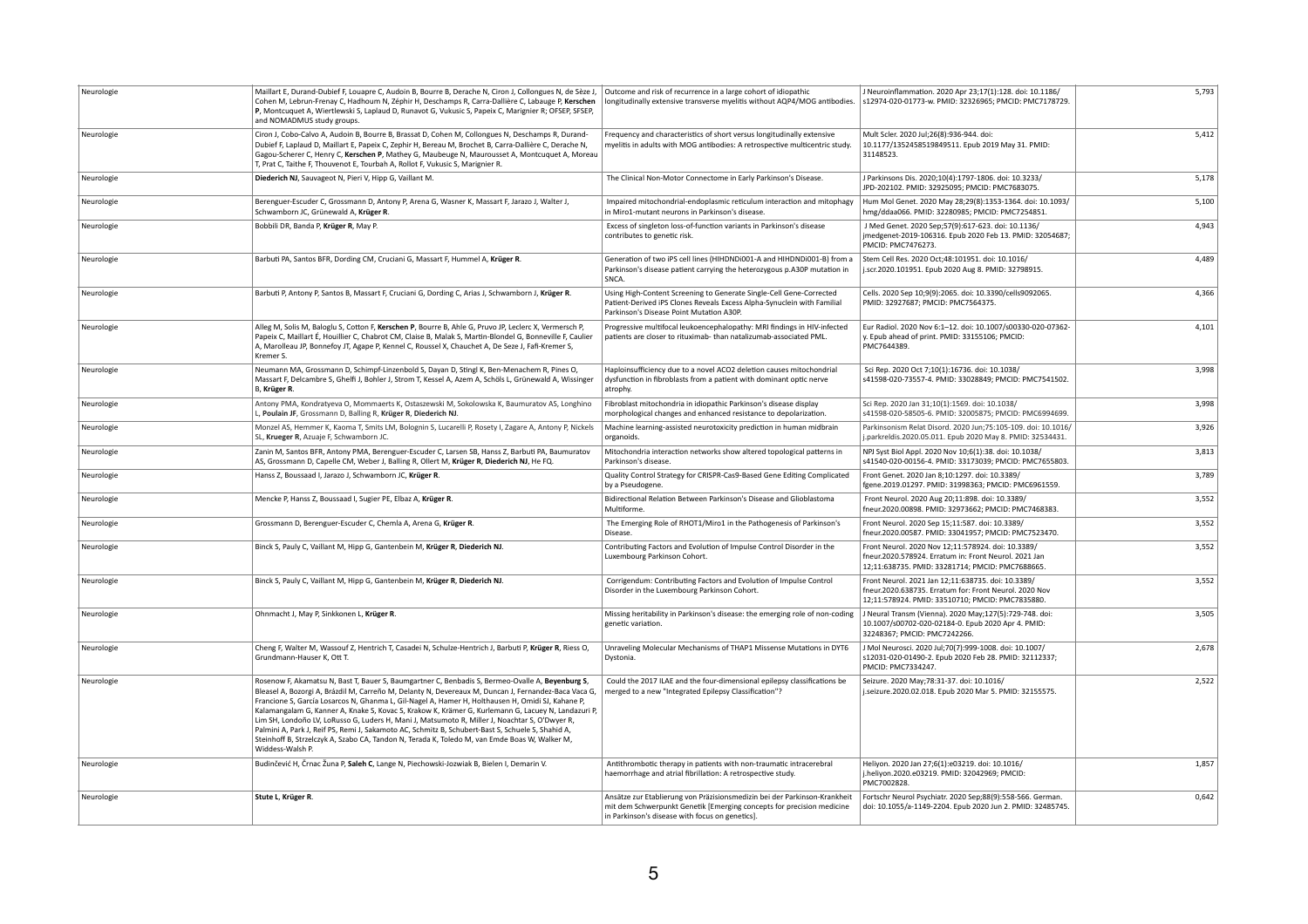| Neurologie                                              | Woitalla D, Krüger R, Lorenzl S, Müller T, Oelwein G, Storch A, Wolz M, Wüllner U.                                                                                                                                                         | Grundlagen und Stellenwert der COMT- und MAO-B-Inhibitoren in der<br>Therapie des idiopathischen Parkinson-Syndroms [The role of inhibitors of<br>COMT and MAO-B in the therapy of Parkinson's disease].                                                 | Fortschr Neurol Psychiatr. 2020 Sep;88(9):620-633. German.<br>doi: 10.1055/a-1149-9308. Epub 2020 Jun 25. PMID:<br>32588409.                                                                                                 | 0,642  |
|---------------------------------------------------------|--------------------------------------------------------------------------------------------------------------------------------------------------------------------------------------------------------------------------------------------|----------------------------------------------------------------------------------------------------------------------------------------------------------------------------------------------------------------------------------------------------------|------------------------------------------------------------------------------------------------------------------------------------------------------------------------------------------------------------------------------|--------|
| ORL                                                     |                                                                                                                                                                                                                                            |                                                                                                                                                                                                                                                          |                                                                                                                                                                                                                              |        |
| Oto-Rhino-Laryngologie et Chirurgie cervico-<br>faciale | Lechien JR, Fakhry N, Saussez S, Chiesa-Estomba CM, Chekkoury-Idrissi Y, Cammaroto G, Melkane AE,<br>Barillari MR, Crevier-Buchman L, Ayad T, Remacle M, Hans S.                                                                           | Surgical, clinical and functional outcomes of transoral robotic surgery for<br>supraglottic laryngeal cancers: A systematic review.                                                                                                                      | Oral Oncol. 2020 Jun 10;109:104848. doi: 10.1016/<br>j.oraloncology.2020.104848. Epub ahead of print. PMID:<br>32534362.                                                                                                     | 3,979  |
| Oto-Rhino-Laryngologie et Chirurgie cervico-<br>faciale | Odell E, Eckel HE, Simo R, Quer M, Paleri V, Klussmann JP, Remacle M, Sjögren E, Piazza C.                                                                                                                                                 | European Laryngological Society position paper on laryngeal dysplasia Part<br>I: aetiology and pathological classification.                                                                                                                              | Eur Arch Otorhinolaryngol. 2020 Oct 13. doi: 10.1007/<br>s00405-020-06403-y. Epub ahead of print. PMID: 33051798.                                                                                                            | 1,809  |
| Oto-Rhino-Laryngologie et Chirurgie cervico-<br>faciale | Eckel HE, Simo R, Quer M, Odell E, Paleri V, Klussmann JP, Remacle M, Sjögren E, Piazza C.                                                                                                                                                 | European Laryngological Society position paper on laryngeal dysplasia Part<br>II: diagnosis, treatment, and follow-up.                                                                                                                                   | Eur Arch Otorhinolaryngol. 2020 Oct 14. doi: 10.1007/<br>s00405-020-06406-9. Epub ahead of print. PMID: 33058010.                                                                                                            | 1,809  |
| Oto-Rhino-Laryngologie et Chirurgie cervico-<br>faciale | de Vincentiis M, Ralli M, Cialente F, Greco A, Marcotullio D, Minni A, Kim SH, Remacle M.                                                                                                                                                  | Reinke's edema: a proposal for a classification based on morphological<br>characteristics.                                                                                                                                                               | Eur Arch Otorhinolaryngol. 2020 Aug; 277(8): 2279-2283. doi:<br>10.1007/s00405-020-05934-8. Epub 2020 Apr 13. PMID:<br>32285193.                                                                                             | 1,809  |
| Oto-Rhino-Laryngologie et Chirurgie cervico-<br>faciale | Chiesa-Estomba CM, Ravanelli M, Farina D, Remacle M, Simo R, Peretti G, Sjogren E, Sistiaga-Suarez JA,<br>Gónzalez-García JA, Larruscain E, Piazza C.                                                                                      | Imaging checklist for preoperative evaluation of laryngeal tumors to be<br>treated by transoral microsurgery: guidelines from the European<br>Laryngological Society.                                                                                    | Eur Arch Otorhinolaryngol. 2020 Jun;277(6):1707-1714. doi:<br>10.1007/s00405-020-05869-0. Epub 2020 Feb 27. PMID:<br>32107616.                                                                                               | 1,809  |
| Oto-Rhino-Laryngologie et Chirurgie cervico-<br>faciale | Prasad VMN, Remacle M                                                                                                                                                                                                                      | Medialization Thyroplasty and Arytenoid Adduction for Management of<br>Neurological Vocal Fold Immobility.                                                                                                                                               | Adv Otorhinolaryngol. 2020;85:85-97. doi:<br>10.1159/000456686. Epub 2020 Nov 9. PMID: 33166967.                                                                                                                             | 1,640  |
| Oto-Rhino-Laryngologie et Chirurgie cervico-<br>faciale | Prasad VMN, Remacle M                                                                                                                                                                                                                      | Future Advances in Neurolaryngology.                                                                                                                                                                                                                     | Adv Otorhinolaryngol. 2020;85:170-174. doi:<br>10.1159/000486567. Epub 2020 Nov 9. PMID: 33166983.                                                                                                                           | 1,640  |
| <b>ORTHOPÉDIE</b>                                       |                                                                                                                                                                                                                                            |                                                                                                                                                                                                                                                          |                                                                                                                                                                                                                              |        |
| Orthopédie                                              | Diermeier TA, Rothrauff BB, Engebretsen L, Lynch A, Svantesson E, Hamrin Senorski EA, Meredith SJ,<br>Rauer T, Ayeni OR, Paterno M, Xerogeanes JW, Fu FH, Karlsson J, Musahl V; Panther Symposium ACL<br><b>Treatment Consensus Group.</b> | Treatment after ACL injury: Panther Symposium ACL Treatment Consensus<br>Group.                                                                                                                                                                          | Br J Sports Med. 2021 Jan;55(1):14-22. doi: 10.1136/<br>bjsports-2020-102200. Epub 2020 Jul 13. PMID: 32661128.                                                                                                              | 12,680 |
| Orthopédie                                              | Martens G, Edouard P, Tscholl P, Bieuzen F, Winkler L, Cabri J, Urhausen A, Guilhem G, Croisier JL,<br>Thoreux P, Leclerc S, Hannouche D, Kaux JF, Le Garrec S, Seil R.                                                                    | Document, create and translate knowledge: the mission of ReFORM, the<br>Francophone IOC Research Centre for Prevention of Injury and Protection<br>of Athlete Health.                                                                                    | Br J Sports Med. 2021 Feb;55(4):187-188. doi: 10.1136/<br>bjsports-2020-103087. Epub 2020 Nov 12. PMID: 33184110;<br><b>PMCID: PMC7873422.</b>                                                                               | 12,680 |
| Orthopédie                                              | Lugano G, Gianola S, Castellini G, Banfi G, Seil R, Denti M, de Girolamo L                                                                                                                                                                 | Evidence-Based Medicine (EBM) is properly perceived but its application is<br>still limited in the orthopedic clinical practice: an online survey among the<br>European Society of Sports Traumatology, Knee Surgery and Arthroscopy<br>(ESSKA) members. | Knee Surg Sports Traumatol Arthrosc. 2020 28(5):1665-1672                                                                                                                                                                    | 3,740  |
| Orthopédie                                              | Kwiatkowski B, Mouton C, Raux S, Seil R, Haumont T, Chotel F                                                                                                                                                                               | Voluntary femoro-tibial subluxations: a benign differential diagnosis in the<br>snapping knee of a child.                                                                                                                                                | Knee Surg Sports Traumatol Arthrosc. 2020 28(10):3240-3244                                                                                                                                                                   | 3,740  |
| Orthopédie                                              | Lind M, Seil R, Dejour D, Becker R, Menetrey J, Ross M                                                                                                                                                                                     | Creation of a specialist core curriculum for the European Society for Sports<br>traumatology, Knee surgery and Arthroscopy (ESSKA)                                                                                                                       | Knee Surg Sports Traumatol Arthrosc. 2020<br>Oct;28(10):3066-3079. doi: 10.1007/s00167-020-06210-2.<br>Epub 2020 Aug 10. PMID: 32776242.                                                                                     | 3,166  |
| Orthopédie                                              | Hirschmann MT, Hart A, Henckel J, Sadoghi P, Seil R, Mouton C                                                                                                                                                                              | COVID-19 coronavirus: recommended personal protective equipment for<br>the orthopaedic and trauma surgeon.                                                                                                                                               | Knee Surg Sports Traumatol Arthrosc. 2020<br>Jun;28(6):1690-1698. doi: 10.1007/s00167-020-06022-4. Epub<br>2020 Apr 27. Erratum in: Knee Surg Sports Traumatol Arthrosc.<br>2020 Jun 12;: PMID: 32342138; PMCID: PMC7184806. | 3,166  |
| Orthopédie                                              | Kopf S, Beaufils P, Hirschmann MT, Rotigliano N, Ollivier M, Pereira H, Verdonk R, Darabos N,<br>Ntagiopoulos P, Dejour D, Seil R, Becker R.                                                                                               | Management of traumatic meniscus tears: the 2019 ESSKA meniscus<br>consensus.                                                                                                                                                                            | Knee Surg Sports Traumatol Arthrosc. 2020<br>Apr;28(4):1177-1194. doi: 10.1007/s00167-020-05847-3. Epub<br>2020 Feb 13. PMID: 32052121; PMCID: PMC7148286.                                                                   | 3,166  |
| Orthopédie                                              | Becker R, Kopf S, Seil R, Hirschmann MT, Beaufils P, Karlsson J.                                                                                                                                                                           | From meniscal resection to meniscal repair: a journey of the last decade.                                                                                                                                                                                | Knee Surg Sports Traumatol Arthrosc. 2020<br>Nov;28(11):3401-3404. doi: 10.1007/s00167-020-06316-7.<br>PMID: 33074420; PMCID: PMC7591408.                                                                                    | 3,166  |
| Orthopédie                                              | Svantesson E, Hamrin Senorski E, Webster KE, Karlsson J, Diermeier T, Rothrauff BB, Meredith SJ, Rauer<br>T, Irrgang JJ, Spindler KP, Ma CB, Musahl V; Panther Symposium ACL Injury Clinical Outcomes<br><b>Consensus Group.</b>           | Clinical outcomes after anterior cruciate ligament injury: panther<br>symposium ACL injury clinical outcomes consensus group.                                                                                                                            | Knee Surg Sports Traumatol Arthrosc. 2020<br>Aug;28(8):2415-2434. doi: 10.1007/s00167-020-06061-x. Epub<br>2020 Aug 6. PMID: 32767052; PMCID: PMC7429530.                                                                    | 3,166  |
| Orthopédie                                              | Lind M, Seil R, Dejour D, Becker R, Menetrey J, Ross M.                                                                                                                                                                                    | Evidence-based education for the future in the European Society for Sports<br>traumatology, Knee surgery and Arthroscopy (ESSKA)                                                                                                                         | Knee Surg Sports Traumatol Arthrosc. 2020<br>Oct;28(10):3061-3063. doi: 10.1007/s00167-020-06251-7.<br>Epub 2020 Sep 1. PMID: 32870385.                                                                                      | 3,166  |
| Orthopédie                                              | de Girolamo L, Dejour D, Lind M, Karlsson J, Seil R.                                                                                                                                                                                       | Surgical competence, research and evidence-based medicine (EBM) in<br>orthopaedic surgery: what the ESSKA is doing to bring it all together.                                                                                                             | Knee Surg Sports Traumatol Arthrosc. 2020 Feb;28(2):335-338.<br>doi: 10.1007/s00167-019-05837-0. Epub 2019 Dec 23. PMID:<br>31873755.                                                                                        | 3,166  |
| Orthopédie                                              | Spennacchio P, Meyer C, Karlsson J, Seil R, Mouton C, Senorski EH.                                                                                                                                                                         | Evaluation modalities for the anatomical repair of chronic ankle instability.                                                                                                                                                                            | Knee Surg Sports Traumatol Arthrosc. 2020 Jan;28(1):163-176.<br>doi: 10.1007/s00167-019-05755-1. Epub 2019 Oct 23. PMID:<br>31646350.                                                                                        | 3,166  |
| Orthopédie                                              | Ollivier M, Jacquet C, Pailhe R, Cognault J, Cavaignac E, Seil R.                                                                                                                                                                          | Higher re-rupture rate in quadriceps tendon ACL reconstruction surgeries<br>performed in Denmark: let's return to the mean.                                                                                                                              | Knee Surg Sports Traumatol Arthrosc. 2020<br>Nov;28(11):3655-3656. doi: 10.1007/s00167-020-05961-2.<br>Epub 2020 Apr 2. PMID: 32239273.                                                                                      | 3,166  |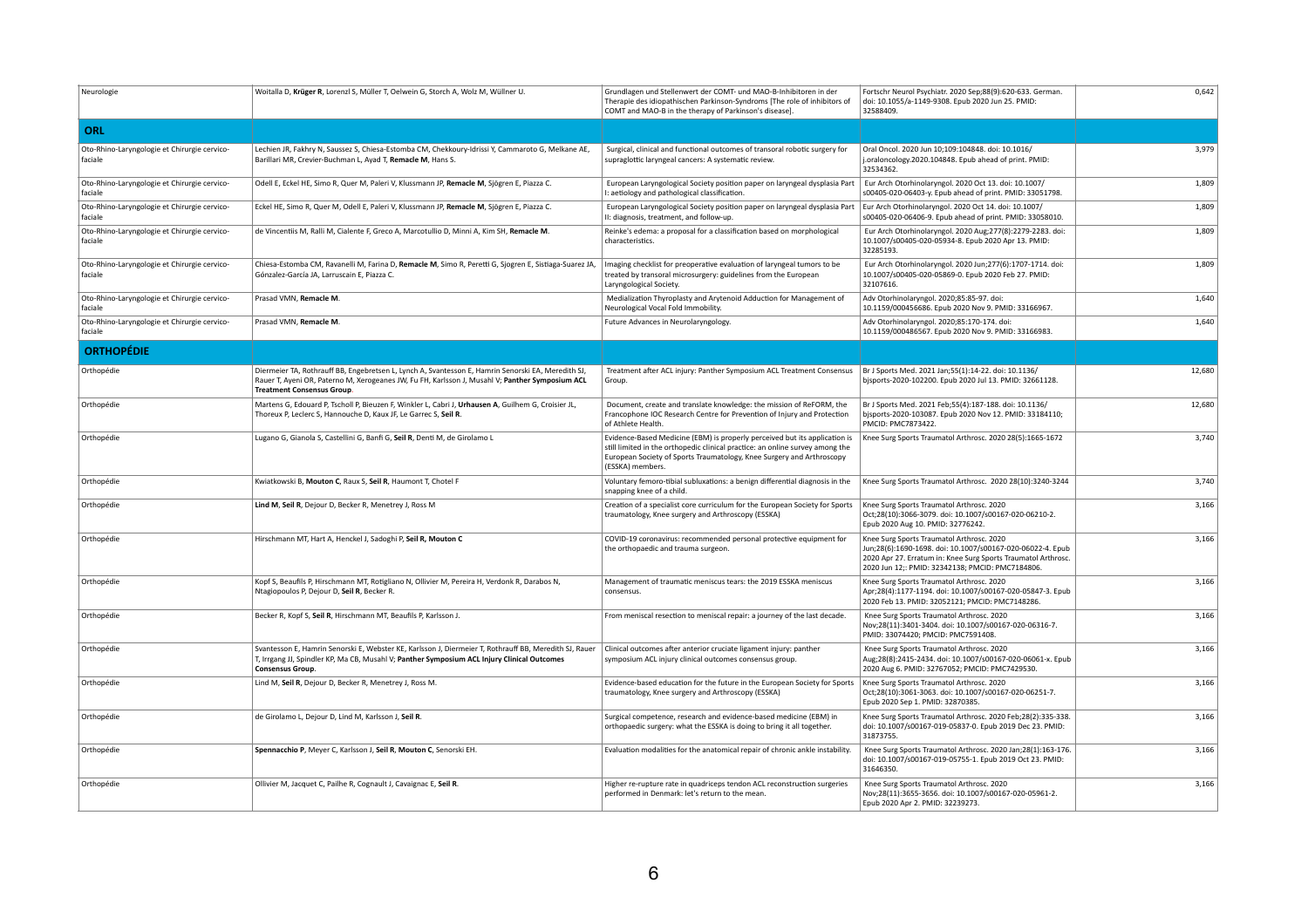| Orthopédie                              | Hirschmann MT, Hart A, Henckel J, Sadoghi P, Seil R, Mouton C.                                                                                                                                                                                                                                                                                                                                                                                                                             | Correction to: COVID-19 coronavirus: recommended personal protective<br>equipment for the orthopaedic and trauma surgeon.                                                                                                                                                                                                                                                                             | Knee Surg Sports Traumatol Arthrosc. 2020 Jun 12:1. doi:<br>10.1007/s00167-020-06093-3. Epub ahead of print. Erratum<br>for: Knee Surg Sports Traumatol Arthrosc. 2020<br>Jun;28(6):1690-1698. PMID: 32533223; PMCID: PMC7291938. | 3,166  |
|-----------------------------------------|--------------------------------------------------------------------------------------------------------------------------------------------------------------------------------------------------------------------------------------------------------------------------------------------------------------------------------------------------------------------------------------------------------------------------------------------------------------------------------------------|-------------------------------------------------------------------------------------------------------------------------------------------------------------------------------------------------------------------------------------------------------------------------------------------------------------------------------------------------------------------------------------------------------|-----------------------------------------------------------------------------------------------------------------------------------------------------------------------------------------------------------------------------------|--------|
| Orthopédie                              | Mouton C, Magosch A, Pape D, Hoffmann A, Nührenbörger C, Seil R.                                                                                                                                                                                                                                                                                                                                                                                                                           | Ramp lesions of the medial meniscus are associated with a higher grade of<br>dynamic rotatory laxity in ACL-injured patients in comparison to patients<br>with an isolated injury.                                                                                                                                                                                                                    | Knee Surg Sports Traumatol Arthrosc. 2020<br>Apr;28(4):1023-1028. doi: 10.1007/s00167-019-05579-z. Epub<br>2019 Jun 27. PMID: 31250053.                                                                                           | 3,166  |
| Orthopédie                              | Magosch A, Mouton C, Nührenbörger C, Seil R.                                                                                                                                                                                                                                                                                                                                                                                                                                               | Medial meniscus ramp and lateral meniscus posterior root lesions are<br>present in more than a third of primary and revision ACL reconstructions.                                                                                                                                                                                                                                                     | Knee Surg Sports Traumatol Arthrosc. 2020 Nov 9. doi:<br>10.1007/s00167-020-06352-3. Epub ahead of print. PMID:<br>33165632.                                                                                                      | 3,166  |
| Orthopédie                              | Tradati D, Mouton C, Urhausen A, Beel W, Nührenbörger C, Seil R.                                                                                                                                                                                                                                                                                                                                                                                                                           | Lateral meniscal slope negatively affects post-operative anterior tibial<br>translation at 1 year after primary anterior cruciate ligament<br>reconstruction.                                                                                                                                                                                                                                         | Knee Surg Sports Traumatol Arthrosc. 2020<br>Nov;28(11):3524-3531. doi: 10.1007/s00167-020-06021-5.<br>Epub 2020 Apr 28. PMID: 32347343.                                                                                          | 3,166  |
| Orthopédie                              | Magnitskaya N, Mouton C, Gokeler A, Nuehrenboerger C, Pape D, Seil R.                                                                                                                                                                                                                                                                                                                                                                                                                      | Younger age and hamstring tendon graft are associated with higher IKDC<br>2000 and KOOS scores during the first year after ACL reconstruction.                                                                                                                                                                                                                                                        | Knee Surg Sports Traumatol Arthrosc. 2020<br>Mar;28(3):823-832. doi: 10.1007/s00167-019-05516-0. Epub<br>2019 May 22. PMID: 31119338.                                                                                             | 3,166  |
| Orthopédie                              | Diermeier T, Rothrauff BB, Engebretsen L, Lynch AD, Ayeni OR, Paterno MV, Xerogeanes JW, Fu FH,<br>Karlsson J, Musahl V, Svantesson E, Senorski EH, Rauer T, Meredith SJ; Panther Symposium ACL<br><b>Treatment Consensus Group.</b>                                                                                                                                                                                                                                                       | Correction to: Treatment after anterior cruciate ligament injury: Panther<br>Symposium ACL Treatment Consensus Group.                                                                                                                                                                                                                                                                                 | Knee Surg Sports Traumatol Arthrosc. 2020 Sep 25. doi:<br>10.1007/s00167-020-06280-2. Epub ahead of print. Erratum<br>for: Knee Surg Sports Traumatol Arthrosc. 2020<br>Aug;28(8):2390-2402. PMID: 32975622.                      | 3,166  |
| Orthopédie                              | Cerciello S, Ollivier M, Corona K, Kaocoglu B, Seil R                                                                                                                                                                                                                                                                                                                                                                                                                                      | CAS and PSI increase coronal alignment accuracy and reduce outliers when<br>compared to traditional technique of medial open wedge high tibial<br>osteotomy: a meta-analysis                                                                                                                                                                                                                          | Knee Surgery, Sports Traumatology, Arthroscopy 2020 Sep 10.<br>doi: 10.1007/s00167-020-06253-5. Epub ahead of print. PMID:<br>32910222.                                                                                           | 3,166  |
| Orthopédie                              | Cerciello S, Ollivier M, Pujol N, Kocaoglu B, Beaufils P, Seil R.                                                                                                                                                                                                                                                                                                                                                                                                                          | Letter to the editor: comment on the article "Non-treatment of stable ramp<br>lesions does not degrade clinical outcomes in the setting of primary ACL<br>reconstruction" by Balazs GC et al                                                                                                                                                                                                          | Knee Surg Sports Traumatol Arthrosc. 2020<br>Dec;28(12):4031-4033. doi: 10.1007/s00167-020-06235-7.<br>Epub 2020 Aug 25. PMID: 32839850.                                                                                          | 3,166  |
| Orthopédie                              | Diermeier T, Rothrauff BB, Engebretsen L, Lynch AD, Ayeni OR, Paterno MV, Xerogeanes JW, Fu FH,<br>Karlsson J, Musahl V; Panther Symposium ACL Treatment Consensus Group, Brown CH Jr, Chmielewski<br>TL, Clatworthy M, Villa SD, Ernlund L, Fink C, Getgood A, Hewett TE, Ishibashi Y, Johnson DL, Macalena<br>JA, Marx RG, Menetrey J, Meredith SJ, Onishi K, Rauer T, Rothrauff BB, Schmitt LC, Seil R, Senorski EH,<br>Siebold R, Snyder-Mackler L, Spalding T, Svantesson E, Wilk KE. | Treatment After Anterior Cruciate Ligament Injury: Panther Symposium<br>ACL Treatment Consensus Group.                                                                                                                                                                                                                                                                                                | Orthop J Sports Med. 2020 Jun 24;8(6):2325967120931097.<br>doi: 10.1177/2325967120931097. PMID: 32637434; PMCID:<br>PMC7315684.                                                                                                   | 2,492  |
| Orthopédie                              | Svantesson E, Hamrin Senorski E, Webster KE, Karlsson J, Diermeier T, Rothrauff BB, Meredith SJ, Rauer<br>T, Irrgang JJ, Spindler KP, Ma CB, Musahl V, The Panther Symposium Acl Injury Clinical Outcomes<br>Consensus Group, Fu FH, Ayeni OR, Della Villa F, Della Villa S, Dye S, Ferretti M, Getgood A, Järvelä T,<br>Kaeding CC, Kuroda R, Lesniak B, Marx RG, Maletis GB, Pinczewski L, Ranawat A, Reider B, Seil R, van<br>Eck C, Wolf BR, Yung P, Zaffagnini S, Hao Zheng M.        | Clinical Outcomes After Anterior Cruciate Ligament Injury: Panther<br>Symposium ACL Injury Clinical Outcomes Consensus Group.                                                                                                                                                                                                                                                                         | Orthop J Sports Med. 2020 Jul 23;8(7):2325967120934751.<br>doi: 10.1177/2325967120934751. PMID: 32754624; PMCID:<br>PMC7378729.                                                                                                   | 2,492  |
| Orthopédie                              | Gerich T, Mouton C, Jabbarian L, Weydert JP, Hoffmann A, Pape D, Seil R.                                                                                                                                                                                                                                                                                                                                                                                                                   | The portal of Neviaser: a valid option for antegrade nailing of humerus<br>fractures.                                                                                                                                                                                                                                                                                                                 | J Exp Orthop. 2020 Feb 29;7(1):8. doi: 10.1186/<br>s40634-020-00222-0. PMID: 32114683; PMCID: PMC7049297.                                                                                                                         | 2,350  |
| Orthopédie                              | Nührenbörger C, Seil R                                                                                                                                                                                                                                                                                                                                                                                                                                                                     | Checkliste: Kindliche vordere Kreuzbandruptur. Anterior cruciate ligament<br>(ACL) injury in children.                                                                                                                                                                                                                                                                                                | Sports Orthopaedics and Traumatology, 2020, vol. 36, issue 2,<br>June, 163-169 https://doi.org/10.1016/j.orthtr.2020.03.001                                                                                                       | 0,330  |
| Orthopédie                              | Mouton C, Hirschmann MT, Ollivier M, Seil R, Menetrey J.                                                                                                                                                                                                                                                                                                                                                                                                                                   | COVID-19 - ESSKA guidelines and recommendations for resuming elective<br>surgery.                                                                                                                                                                                                                                                                                                                     | J Exp Orthop. 2020 May 13;7(1):28. doi: 10.1186/<br>s40634-020-00248-4. PMID: 32405872; PMCID: PMC7220621.                                                                                                                        |        |
| Orthopédie                              | Ozeki N, Seil R, Krych AJ, Koga H                                                                                                                                                                                                                                                                                                                                                                                                                                                          | Surgical treatment of complex meniscus tear and disease : state of the art                                                                                                                                                                                                                                                                                                                            | J ISAKOS 2020;0:1-11. doi:10.1136/jisakos-2019-000380.                                                                                                                                                                            |        |
| <b>PÉDIATRIE</b>                        |                                                                                                                                                                                                                                                                                                                                                                                                                                                                                            |                                                                                                                                                                                                                                                                                                                                                                                                       |                                                                                                                                                                                                                                   |        |
| Endocrinologie-Diabétologie Pédiatrique | Cherubini V, Grimsmann JM, Åkesson K, Birkebæk NH, Cinek O, Dovč K, Gesuita R, Gregory JW, Hanas R,<br>Hofer SE, Holl RW, Jefferies C, Joner G, King BR, Mayer-Davis EJ, Peña AS, Rami-Merhar B, Schierloh U,<br>Skrivarhaug T, Sumnik Z, Svensson J, Warner JT, Bratina N, Dabelea D.                                                                                                                                                                                                     | Temporal trends in diabetic ketoacidosis at diagnosis of paediatric type 1<br>diabetes between 2006 and 2016: results from 13 countries in three<br>continents.                                                                                                                                                                                                                                       | Diabetologia. 2020 Aug;63(8):1530-1541. doi: 10.1007/<br>s00125-020-05152-1. Epub 2020 May 8. PMID: 32382815;<br>PMCID: PMC7351855.                                                                                               | 7,518  |
| Endocrinologie-Diabétologie Pédiatrique | Moser O, Riddell MC, Eckstein ML, Adolfsson P, Rabasa-Lhoret R, van den Boom L, Gillard P, Nørgaard K,<br>Oliver NS, Zaharieva DP, Battelino T, de Beaufort C, Bergenstal RM, Buckingham B, Cengiz E, Deeb A,<br>Heise T, Heller S, Kowalski AJ, Leelarathna L, Mathieu C, Stettler C, Tauschmann M, Thabit H, Wilmot<br>EG, Sourij H, Smart CE, Jacobs PG, Bracken RM, Mader JK.                                                                                                          | Glucose management for exercise using continuous glucose monitoring<br>(CGM) and intermittently scanned CGM (isCGM) systems in type 1 diabetes:<br>position statement of the European Association for the Study of Diabetes<br>(EASD) and of the International Society for Pediatric and Adolescent<br>Diabetes (ISPAD) endorsed by JDRF and supported by the American<br>Diabetes Association (ADA). | Diabetologia. 2020 Dec;63(12):2501-2520. doi: 10.1007/<br>s00125-020-05263-9. PMID: 33047169.                                                                                                                                     | 7,518  |
| Endocrinologie-Diabétologie Pédiatrique | Elbarbary NS, Dos Santos TJ, de Beaufort C, Agwu JC, Calliari LE, Scaramuzza AE.                                                                                                                                                                                                                                                                                                                                                                                                           | COVID-19 outbreak and pediatric diabetes: Perceptions of health care<br>professionals worldwide.                                                                                                                                                                                                                                                                                                      | Pediatr Diabetes. 2020 Nov; 21(7): 1083-1092. doi: 10.1111/<br>pedi.13084. Epub 2020 Aug 17. PMID: 32686287; PMCID:<br>PMC7404589.                                                                                                | 3,052  |
| Endocrinologie-Diabétologie Pédiatrique | Deeb A, Elbarbary N, Smart CE, Beshyah SA, Habeb A, Kalra S, Al Alwan I, Babiker A, Al Amoudi R,<br>Pulungan AB, Humayun K, Issa U, Jalaludin MY, Sanhay R, Akanov Z, Krogvold L, de Beaufort C.                                                                                                                                                                                                                                                                                           | ISPAD Clinical Practice Consensus Guidelines: Fasting during Ramadan by<br>young people with diabetes.                                                                                                                                                                                                                                                                                                | Pediatr Diabetes. 2020 Feb;21(1):5-17. doi: 10.1111/<br>pedi.12920. Epub 2019 Oct 28. PMID: 31659852.                                                                                                                             | 3,052  |
| Endocrinologie-Diabétologie Pédiatrique | Samouda H, De Beaufort C, Gilson G, Schritz A, Vaillant M, Ghaddhab C, Ruiz-Castell M, Huiart L, Dohet<br>F, Weber B, Bohn T.                                                                                                                                                                                                                                                                                                                                                              | Relationship of oxidative stress to visceral adiposity in youth and role<br>played by vitamin D.                                                                                                                                                                                                                                                                                                      | Pediatr Diabetes. 2020 Aug; 21(5): 758-765. doi: 10.1111/<br>pedi.13055. Epub 2020 Jun 8. PMID: 32418334.                                                                                                                         | 3,052  |
| Endocrinologie-Diabétologie Pédiatrique | Dost A, Bechtold S, Fink K, Bonfig W, Wiemann D, Kapellen TM, Witsch M, Schwab KO, Holl RW;<br>initiative DPV-Science and the German Diabetes Research Center.                                                                                                                                                                                                                                                                                                                             | 2017 American Academy of Pediatrics Clinical Practice Guideline: Impact<br>on Prevalence of Arterial Hypertension in Children and Adolescents With<br>Type 1 Diabetes.                                                                                                                                                                                                                                | Diabetes Care. 2020 Jun; 43(6): 1311-1318. doi: 10.2337/<br>dc19-2022. Epub 2020 Mar 30. PMID: 32229598.                                                                                                                          | 16,019 |
| Endocrinologie-Diabétologie Pédiatrique | Schwandt A, Kuss O, Dunstheimer D, Karges B, Kapellen T, Meissner T, Witsch M, Flury M, Straubinger<br>S, Holl RW; Diabetes-Patienten-Verlaufsdokumentation (DPV) Initiative.                                                                                                                                                                                                                                                                                                              | Three-Variate Longitudinal Patterns of Metabolic Control, Body Mass<br>Index, and Insulin Dose during Puberty in a Type 1 Diabetes Cohort: A<br>Group-Based Multitrajectory Analysis.                                                                                                                                                                                                                 | J Pediatr. 2020 Mar; 218:64-71.e3. doi: 10.1016/<br>j.jpeds.2019.11.012. Epub 2020 Jan 14. PMID: 31952845.                                                                                                                        | 3,700  |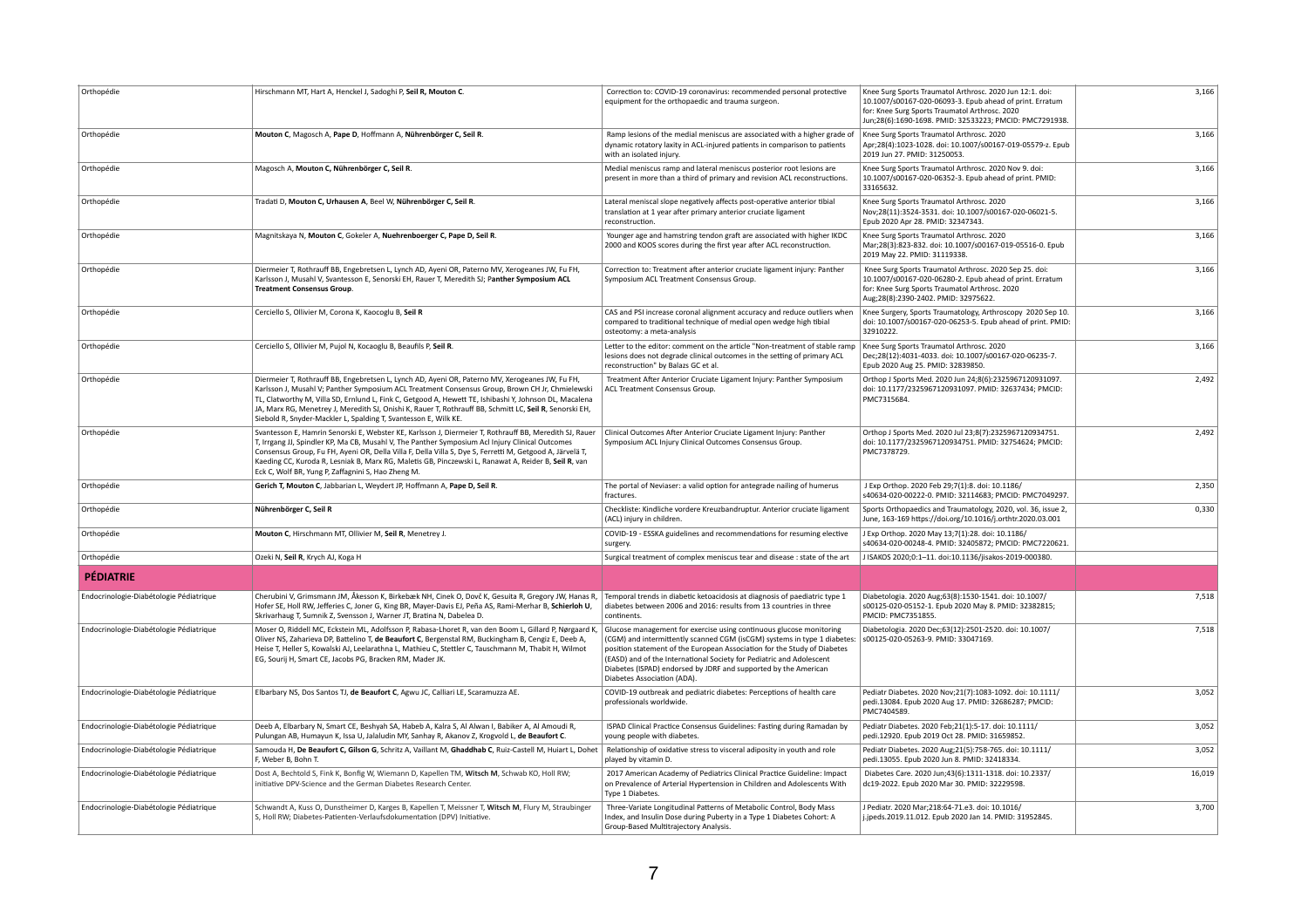| Endocrinologie-Diabétologie Pédiatrique         | Eggermann T, Elbracht M, Kurth I, Juul A, Johannsen TH, Netchine I, Mastorakos G, Johannsson G,<br>Musholt TJ, Zenker M, Prawitt D, Pereira AM, Hiort O; European Reference Network on Rare Endocrine<br><b>Conditions (ENDO-ERN).</b>                                                                                                                                                                                                                                                                                                                                                                                                                                                                                                                          | Genetic testing in inherited endocrine disorders: joint position paper of the<br>European reference network on rare endocrine conditions (Endo-ERN).                                                                                                                                                                                                                                                  | Orphanet J Rare Dis. 2020 Jun 8;15(1):144. doi: 10.1186/<br>s13023-020-01420-w. PMID: 32513286; PMCID: PMC7278165.                                      | 3,612  |
|-------------------------------------------------|-----------------------------------------------------------------------------------------------------------------------------------------------------------------------------------------------------------------------------------------------------------------------------------------------------------------------------------------------------------------------------------------------------------------------------------------------------------------------------------------------------------------------------------------------------------------------------------------------------------------------------------------------------------------------------------------------------------------------------------------------------------------|-------------------------------------------------------------------------------------------------------------------------------------------------------------------------------------------------------------------------------------------------------------------------------------------------------------------------------------------------------------------------------------------------------|---------------------------------------------------------------------------------------------------------------------------------------------------------|--------|
| Endocrinologie-Diabétologie Pédiatrique         | Moser O, Riddell MC, Eckstein ML, Adolfsson P, Rabasa-Lhoret R, van den Boom L, Gillard P, Nørgaard K,<br>Oliver NS, Zaharieva DP, Battelino T, de Beaufort C, Bergenstal RM, Buckingham B, Cengiz E, Deeb A,<br>Heise T, Heller S, Kowalski AJ, Leelarathna L, Mathieu C, Stettler C, Tauschmann M, Thabit H, Wilmot<br>EG, Sourij H, Smart CE, Jacobs PG, Bracken RM, Mader JK.                                                                                                                                                                                                                                                                                                                                                                               | Glucose management for exercise using continuous glucose monitoring<br>(CGM) and intermittently scanned CGM (isCGM) systems in type 1 diabetes:<br>position statement of the European Association for the Study of Diabetes<br>(EASD) and of the International Society for Pediatric and Adolescent<br>Diabetes (ISPAD) endorsed by JDRF and supported by the American<br>Diabetes Association (ADA). | Pediatr Diabetes. 2020 Dec; 21(8): 1375-1393. doi: 10.1111/<br>pedi.13105. Epub 2020 Oct 13. PMID: 33047481; PMCID:<br>PMC7702152.                      | 3,052  |
| Endocrinologie-Diabétologie Pédiatrique         | Becker M, Hesse V                                                                                                                                                                                                                                                                                                                                                                                                                                                                                                                                                                                                                                                                                                                                               | Minipuberty: Why does it happen?                                                                                                                                                                                                                                                                                                                                                                      | Horm Res Paediatr. 2020;93(2):76-84. doi:<br>10.1159/000508329. Epub 2020 Jun 29. PMID: 32599600.                                                       | 2,174  |
| Endocrinologie-Diabétologie Pédiatrique         | Kalaitzoglou E, Majaliwa E, Zacharin M, de Beaufort C, Chanoine JP, van Wijngaard-DeVugt C, Sperla E,<br>Boot AM, Drop SLS.                                                                                                                                                                                                                                                                                                                                                                                                                                                                                                                                                                                                                                     | Multilingual Global E-Learning Pediatric Endocrinology and Diabetes<br>Curriculum for Front Line Health Care Providers in Resource-Limited<br>Countries: Development Study.                                                                                                                                                                                                                           | JMIR Form Res. 2020 Nov 5;4(11):e18555. doi:<br>10.2196/18555. PMID: 33151156; PMCID: PMC7677026.                                                       |        |
| Hématologie-Oncologie Pédiatrique               | Guerrini-Rousseau L, Abbas R, Huybrechts S, Kieffer-Renaux V, Puget S, Andreiuolo F, Beccaria K,<br>Blauwblomme T, Bolle S, Dhermain F, Longaud Valès A, Roujeau T, Sainte-Rose C, Tauziede-Espariat A,<br>Varlet P, Zerah M, Valteau-Couanet D, Dufour C, Grill J.                                                                                                                                                                                                                                                                                                                                                                                                                                                                                             | Role of neoadjuvant chemotherapy in metastatic medulloblastoma: a<br>comparative study in 92 children.                                                                                                                                                                                                                                                                                                | Neuro Oncol. 2020 Nov 26;22(11):1686-1695. doi: 10.1093/<br>neuonc/noaa083. PMID: 32267940; PMCID: PMC7846143.                                          | 10,247 |
| Hématologie-Oncologie Pédiatrique               | Huybrechts S, Le Teuff G, Tauziède-Espariat A, Rossoni C, Chivet A, Indersie É, Varlet P, Puget S, Abbas<br>R, Ayrault O, Guerrini-Rousseau L, Grill J, Valteau-Couanet D, Dufour C.                                                                                                                                                                                                                                                                                                                                                                                                                                                                                                                                                                            | Prognostic Clinical and Biologic Features for Overall Survival after Relapse<br>in Childhood Medulloblastoma.                                                                                                                                                                                                                                                                                         | Cancers (Basel). 2020 Dec 27;13(1):53. doi: 10.3390/<br>cancers13010053. PMID: 33375523; PMCID: PMC7795432.                                             | 6,126  |
| Néonatologie et Soins<br>Intensifs Pédiatriques | Assia Batzir N, Kishor Bhagwat P, Larson A, Coban Akdemir Z, Bagłaj M, Bofferding L, Bosanko KB,<br>Bouassida S, Callewaert B, Cannon A, Enchautegui Colon Y, Garnica AD, Harr MH, Heck S, Hurst ACE,<br>Jhangiani SN, Isidor B, Littlejohn RO, Liu P, Magoulas P, Mar Fan H, Marom R, McLean S, Nezarati MM,<br>Nugent KM, Petersen MB, Rocha ML, Roeder E, Smigiel R, Tully I, Weisfeld-Adams J, Wells KO; Baylor-<br>Hopkins Center for Mendelian Genomics, Posey JE, Lupski JR, Beaudet AL, Wangler MF.                                                                                                                                                                                                                                                     | Recurrent arginine substitutions in the ACTG2 gene are the primary driver<br>of disease burden and severity in visceral myopathy.                                                                                                                                                                                                                                                                     | Hum Mutat. 2020 Mar;41(3):641-654. doi: 10.1002/<br>humu.23960. Epub 2019 Dec 19. PMID: 31769566; PMCID:<br>PMC7720429.                                 | 4,124  |
| Neuropédiatrie                                  | Renske Oegema, Tahsin Stefan Barakat, Martina Wilke, Katrien Stouffs, Dina Amrom, Eleanora Aronica,<br>Nadia Bahi-Buisson, Valerio Conti, Andrew E. Fry, Tobias Geis, David Gomez Andres, Elena Parrini, Ivana<br>Pogledic, Edith Said, Dorriete Soler, Luis M. Valor, Maha S. Zaki, Ghayda Mirzaa, William B Dobyns, Orly<br>Reiner, Renzo Guerrini, Daniela Pilz, Ute Hehr, Richard J. Leventer, Anna Jansen, Grazia M.S. Mancini,<br>Nataliya Di Donato.                                                                                                                                                                                                                                                                                                     | Malformations of cortical development, International consensus<br>recommendations on the diagnostic work-up for malformations of cortical<br>development.                                                                                                                                                                                                                                             | Nat Rev Neurol. 2020 Nov;16(11):618-635. doi: 10.1038/<br>s41582-020-0395-6. Epub 2020 Sep 7.PMID: 32895508                                             | 27,000 |
| Neuropédiatrie                                  | Weisenberg JLZ, Fitzgerald RT, Constantino JN, Winawer MR, Thio LL; EPGP Investigators                                                                                                                                                                                                                                                                                                                                                                                                                                                                                                                                                                                                                                                                          | Familial aggregation of status epilepticus in generalized and focal<br>epilepsies.                                                                                                                                                                                                                                                                                                                    | Neurology. 2020 Oct 13;95(15):e2140-e2149. doi: 10.1212/<br>WNL.00000000000010708. Epub 2020 Sep 11.PMID: 32917807                                      | 8,770  |
| Neuropédiatrie                                  | Bar C, Kuchenbuch M, Barcia G, Schneider A, Jennesson M, Le Guyader G, Lesca G, Mignot C,<br>Montomoli M, Parrini E, Isnard H, Rolland A, Keren B, Afenjar A, Dorison N, Sadleir LG, Breuillard D,<br>Levy R, Rio M, Dupont S, Negrin S, Danieli A, Scalais E, De Saint Martin A, El Chehadeh S, Chelly J,<br>Poisson A, Lebre AS, Nica A, Odent S, Sekhara T, Brankovic V, Goldenberg A, Vrielynck P, Lederer D,<br>Maurey H, Terrone G, Besmond C, Hubert L, Berquin P, Billette de Villemeur T, Isidor B, Freeman JL,<br>Mefford HC, Myers CT, Howell KB, Rodríguez-Sacristán Cascajo A, Meyer P, Genevieve D, Guët A,<br>Doummar D, Durigneux J, van Dooren MF, de Wit MCY, Gerard M, Marey I, Munnich A, Guerrini R,<br>Scheffer IE, Kabashi E, Nabbout R. | Developmental and epilepsy spectrum of KCNB1 encephalopathy with long-<br>term outcome.                                                                                                                                                                                                                                                                                                               | Epilepsia. 2020 Nov;61(11):2461-2473. doi: 10.1111/<br>epi.16679. Epub 2020 Sep 21. PMID: 32954514.                                                     | 6,040  |
| Neuropédiatrie                                  | Malhotra A, Ziegler A, Shu L, Perrier R, Amlie-Wolf L, Wohler E, Lygia de Macena Sobreira N, Colin E,<br>Vanderver A, Sherbini O, Stouffs K, Scalais E, Serretti A, Barth M, Navet B, Rollier P, Xi H, Wang H, Zhang<br>H, Perry DL, Ferrarini A, Colombo R, Pepler A, Schneider A, Tomiwa K, Okamoto N, Matsumoto N,<br>Miyake N, Taft R, Mao X, Bonneau D.                                                                                                                                                                                                                                                                                                                                                                                                    | De novo missense variants in LMBRD2 are associated with developmental<br>and motor delays, brain structure abnormalities and dysmorphic features.                                                                                                                                                                                                                                                     | J Med Genet. 2020 Aug 20:jmedgenet-2020-107137. doi:<br>10.1136/jmedgenet-2020-107137. Epub ahead of print. PMID:<br>32820033.                          | 4,943  |
| Neuropédiatrie                                  | Bar C, Barcia G, Jennesson M, Le Guyader G, Schneider A, Mignot C, Lesca G, Breuillard D, Montomoli<br>M, Keren B, Doummar D, Billette de Villemeur T, Afenjar A, Marey I, Gerard M, Isnard H, Poisson A,<br>Dupont S, Berquin P, Meyer P, Genevieve D, De Saint Martin A, El Chehadeh S, Chelly J, Guët A, Scalais<br>E, Dorison N, Myers CT, Mefford HC, Howell KB, Marini C, Freeman JL, Nica A, Terrone G, Sekhara T,<br>Lebre AS, Odent S, Sadleir LG, Munnich A, Guerrini R, Scheffer IE, Kabashi E, Nabbout R.                                                                                                                                                                                                                                           | Expanding the genetic and phenotypic relevance of KCNB1 variants in<br>developmental and epileptic encephalopathies: 27 new patients and<br>overview of the literature.                                                                                                                                                                                                                               | Hum Mutat. 2020 Jan;41(1):69-80. doi: 10.1002/humu.23915.<br>Epub 2019 Oct 4. PMID: 31513310.                                                           | 4,124  |
| Pédiatrie Générale                              | Oberweis ML, Codreanu A, Boehm W, Olivier D, Pierron C, Tsobo C, Kohnen M, Abdelrahman TT,<br>Nguyen NT, Wagner K, de la Fuente Garcia I.                                                                                                                                                                                                                                                                                                                                                                                                                                                                                                                                                                                                                       | Pediatric Life-Threatening Coronavirus Disease 2019 With Myocarditis.                                                                                                                                                                                                                                                                                                                                 | Pediatr Infect Dis J. 2020 Jul;39(7):e147-e149. doi: 10.1097/<br>INF.0000000000002744. PMID: 32427645.                                                  | 2,126  |
| Pédopsychiatrie                                 | Borges T, de Oliveira TM, Dos Santos MO, Moro MR.                                                                                                                                                                                                                                                                                                                                                                                                                                                                                                                                                                                                                                                                                                               | Entre parents et enfants, des récits pour sortir du non-sens [Between<br>parents and children, stories to escape non-sense].                                                                                                                                                                                                                                                                          | Soins. 2020 Nov;65(850):43-45. French. doi: 10.1016/<br>S0038-0814(20)30276-0. PMID: 33357739.                                                          | 0,139  |
| Urgences Pédiatriques                           | Kluijfhout S, Trieu TV, Vandenplas Y.                                                                                                                                                                                                                                                                                                                                                                                                                                                                                                                                                                                                                                                                                                                           | Efficacy of the Probiotic Probiotical Confirmed in Acute Gastroenteritis.                                                                                                                                                                                                                                                                                                                             | Pediatr Gastroenterol Hepatol Nutr. 2020 Sep;23(5):464-471.<br>doi: 10.5223/pghn.2020.23.5.464. Epub 2020 Aug 27. PMID:<br>32953642; PMCID: PMC7481057. | 2,937  |
| <b>PNEUMOLOGIE</b>                              |                                                                                                                                                                                                                                                                                                                                                                                                                                                                                                                                                                                                                                                                                                                                                                 |                                                                                                                                                                                                                                                                                                                                                                                                       |                                                                                                                                                         |        |
| Pneumologie                                     | Hoeper MM, Gomez Sanchez MA, Humbert M, Pittrow D, Simonneau G, Gall H, Grünig E, Klose H,<br>Halank M, Langleben D, Snijder RJ, Escribano Subias P, Mielniczuk LM, Lange TJ, Vachiéry JL, Wirtz H,<br>Helmersen DS, Tsangaris I, Barberà JA, Pepke-Zaba J, Boonstra A, Rosenkranz S, Ulrich S, Steringer-<br>Mascherbauer R, Delcroix M, Jansa P, Šimková I, Giannakoulas G, Klotsche J, Williams E, Meier C,<br>Ghofrani HA; Collaborators list.                                                                                                                                                                                                                                                                                                              | Riociguat treatment in patients with pulmonary arterial hypertension: Final<br>safety data from the EXPERT registry.                                                                                                                                                                                                                                                                                  | Respir Med. 2020 Dec 3;177:106241. doi: 10.1016/<br>j.rmed.2020.106241. Epub ahead of print. PMID: 33422952.                                            | 3,095  |
| Pneumologie                                     | Delaey P, Plawny L, Nchimi A, Hirschi S, Weingertner N, Santelmo N, Wirtz G.                                                                                                                                                                                                                                                                                                                                                                                                                                                                                                                                                                                                                                                                                    | Intérêt de la chirurgie de kystes pulmonaires liés à des dépôts de chaînes<br>légères [Effect of surgery of pulmonary cysts related to immunoglobulin<br>light chain deposits].                                                                                                                                                                                                                       | Rev Mal Respir. 2020 Feb; 37(2): 180-186. French. doi: 10.1016/<br>j.rmr.2020.01.001. Epub 2020 Jan 31. PMID: 32014310.                                 | 0,462  |
| <b>POLICLINIQUE - URGENCES ADULTES</b>          |                                                                                                                                                                                                                                                                                                                                                                                                                                                                                                                                                                                                                                                                                                                                                                 |                                                                                                                                                                                                                                                                                                                                                                                                       |                                                                                                                                                         |        |